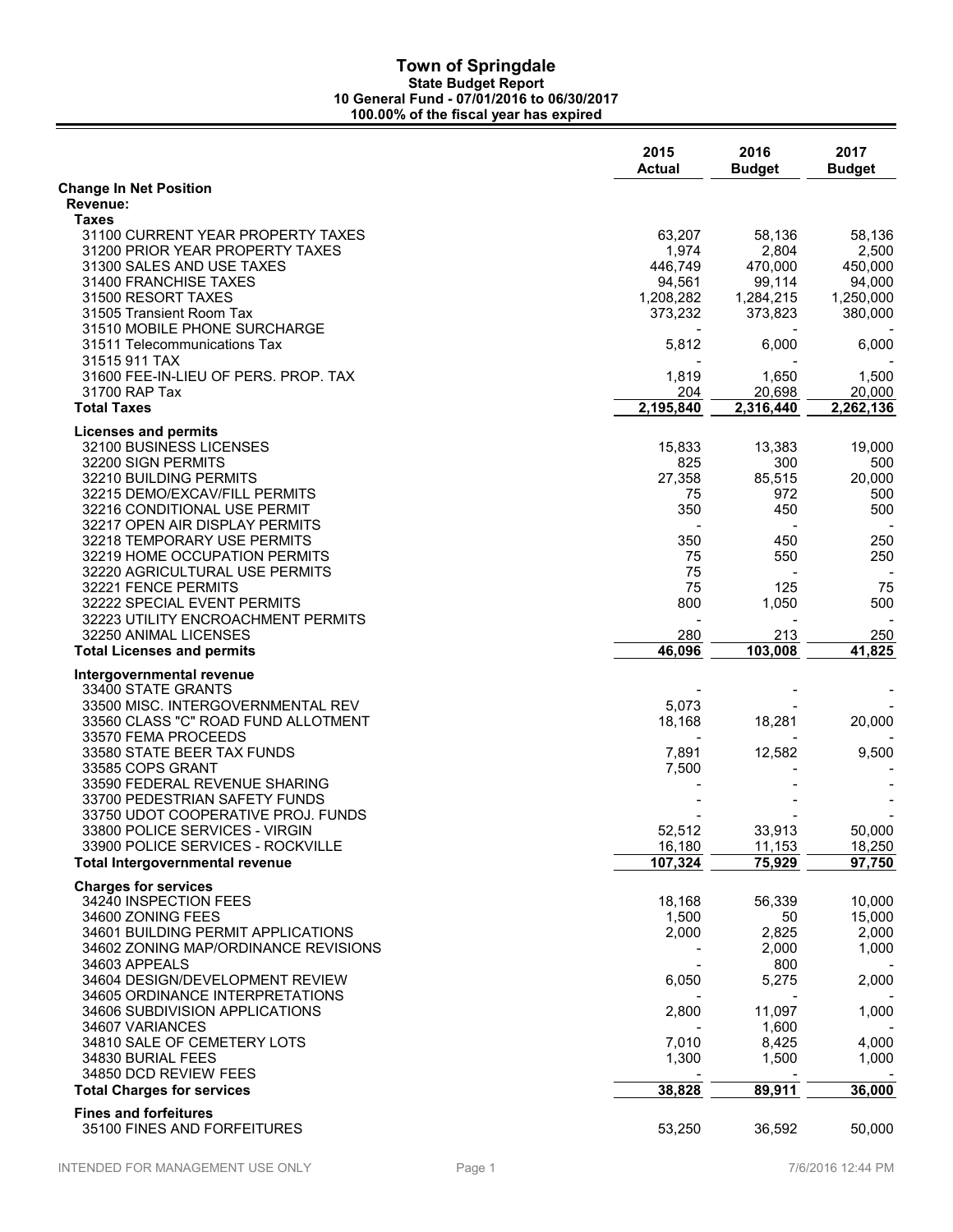|                                                                           | 2015<br><b>Actual</b> | 2016<br><b>Budget</b> | 2017<br><b>Budget</b> |
|---------------------------------------------------------------------------|-----------------------|-----------------------|-----------------------|
| <b>Total Fines and forfeitures</b>                                        | 53,250                | 36,592                | 50,000                |
| <b>Canyon Community Center</b>                                            |                       |                       |                       |
| 36100 DONATIONS                                                           |                       |                       |                       |
| 36200 RENTALS                                                             | 11,187                | 12,597                | 10,000                |
| 36300 EVENTS<br>36400 GRANT REVENUE                                       | 3,367                 | 3,466                 | 3,000                 |
| 36500 MERCHANDISE                                                         | 500                   |                       |                       |
| <b>Total Canyon Community Center</b>                                      | 15,054                | 16,063                | 13,000                |
| <b>Music festival revenue</b>                                             |                       |                       |                       |
| 37100 VENDORS                                                             | 3,350                 | 3,950                 | 3,400                 |
| 37110 VENDOR JURY                                                         |                       |                       |                       |
| 37120 TABLE/CHAIR RENTAL                                                  |                       |                       |                       |
| 37200 CONCESSIONS                                                         | 11,067                | 575                   | 300                   |
| 37300 PERFORMERS (RISING STAR, ETC)                                       |                       |                       |                       |
| 37400 CONCERT TICKETS                                                     | 6,545                 | 11,215                | 12,000                |
| 37500 WORKSHOPS<br>37550 PRIVATE LESSONS/RECORDING                        |                       |                       |                       |
| 37570 FLUTE SCHOOL ADMISSIONS                                             |                       |                       |                       |
| 37600 FESTIVAL ADMISSIONS                                                 |                       | 845                   |                       |
| 37620 Race/Event Registration                                             |                       |                       |                       |
| 37650 Auction Proceeds                                                    | 3,334                 | 3,540                 | 3,500                 |
| 37700 DONATIONS                                                           | 835                   |                       | 12,500                |
| 37750 Sponsor Donations                                                   | 14,865                | 22,865                | 12,000                |
| 37800 GRANT REVENUE<br>37990 APPROPRIATION OF PREV YRS BAL                |                       |                       |                       |
| <b>Total Music festival revenue</b>                                       | 39,996                | 42,990                | 43,700                |
|                                                                           |                       |                       |                       |
| Interest<br>38100 INTEREST INC - GENERAL ACCT                             | 48                    | 63                    | 100                   |
| 38105 INTEREST INC - OPEN SPACE                                           | 103                   | 198                   | 100                   |
| 38110 INTEREST INC - PTIF GEN ACCT                                        | 16,035                | 24,000                | 15,000                |
| 38115 INTEREST INC - MUNICIPAL PARKING                                    | 51                    | 99                    | 50                    |
| 38120 INTEREST INC - CEMETERY ACCT                                        |                       |                       |                       |
| 38121 INTEREST INC - LLEBG GRANT                                          |                       |                       |                       |
| 38125 INVESTMENT INTEREST<br><b>Total Interest</b>                        | 16,237                | 24,360                | 15,250                |
|                                                                           |                       |                       |                       |
| Miscellaneous revenue<br>38010 REIMBURSEMENTS                             |                       |                       |                       |
| 38030 RENTS AND CONCESSIONS                                               | 1,195                 | 2,260                 | 1,000                 |
| 38040 GRANT REVENUE                                                       |                       |                       |                       |
| 38050 YAZ Revenue                                                         | 1,855                 | 300                   |                       |
| 38300 ULGT DIVIDEND                                                       | 1,848                 | 6,139                 |                       |
| 38400 SALE OF FIXED ASSETS                                                |                       |                       |                       |
| 38450 Sale of Bonds                                                       |                       |                       |                       |
| 38460 Debt Proceeds - Cap Lease<br>38500 PHOTOCOPIES & RESEARCH           | 188                   | 221                   | 100                   |
| 38610 ZONE MAPS                                                           |                       |                       |                       |
| 38900 SUNDRY REVENUES                                                     | 2,645                 | 2,869                 | 2,000                 |
| 38905 CREDIT CARD CONVENIENCE FEES                                        |                       |                       |                       |
| 38910 EVENT REVENUES                                                      | 16,317                | 19,155                | 18,000                |
| <b>Total Miscellaneous revenue</b>                                        | 24,048                | 30,944                | 21,100                |
| <b>Contributions and transfers</b>                                        |                       |                       |                       |
| 39100 CONTRIB FROM PRIVATE SOURCES                                        |                       |                       |                       |
| 39110 CONTRIB - AMBULANCE                                                 |                       |                       |                       |
| 39115 CONTRIBUTION TO TENNIS CT FUND                                      |                       |                       |                       |
| 39120 CONTRIB - PARKS AND RECREATION<br>39122 Contribution to ISTEA match |                       |                       |                       |
| 39123 Contribution to Library Fund                                        |                       |                       |                       |
| 39870 TRANSFER FROM IRR/WTR/SWR                                           |                       |                       |                       |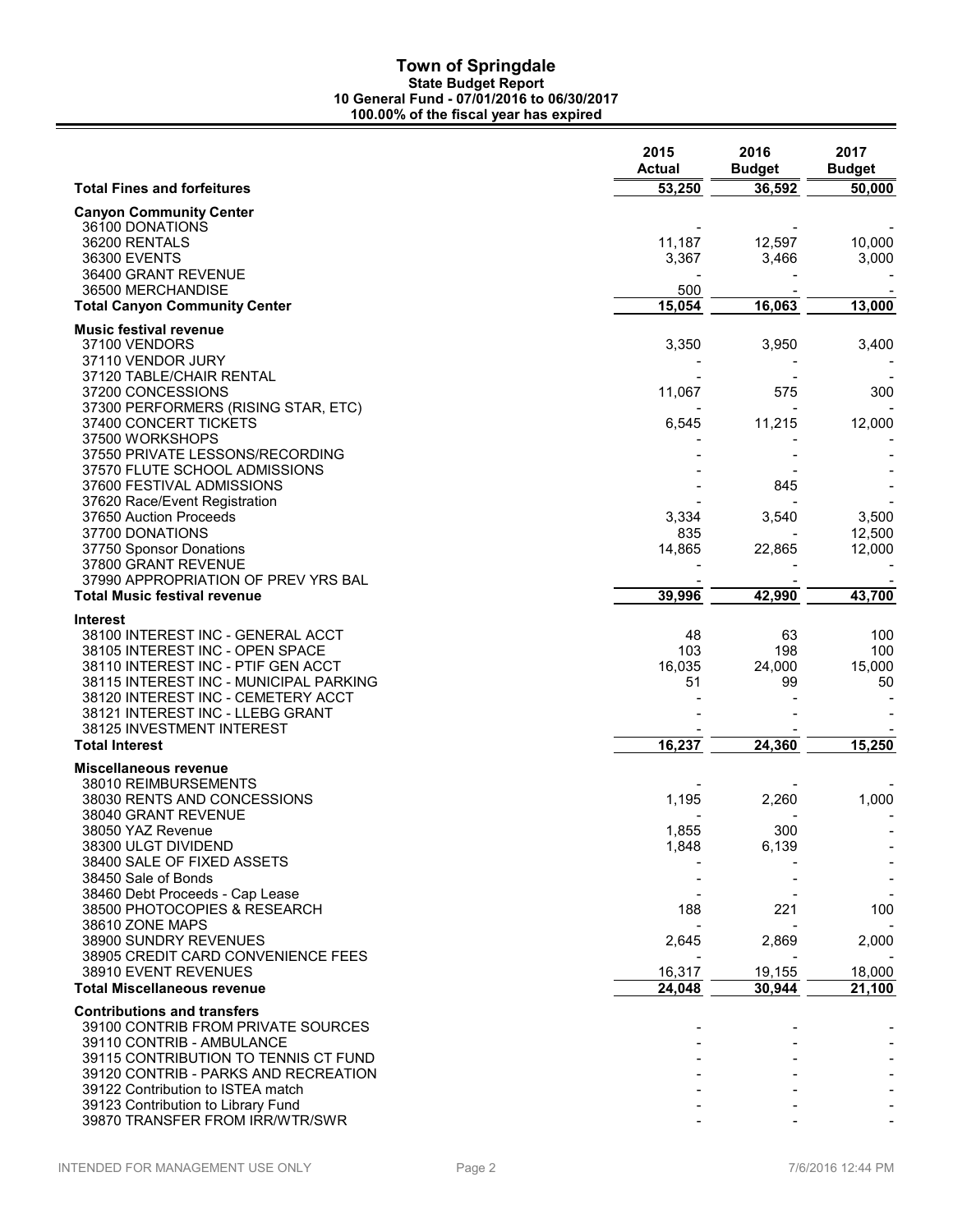|                                                                                 | 2015<br><b>Actual</b> | 2016<br><b>Budget</b> | 2017<br><b>Budget</b> |
|---------------------------------------------------------------------------------|-----------------------|-----------------------|-----------------------|
| 39880 TRANSFER FROM SMBA                                                        |                       | 10,050                | 21,250                |
| 39890 TRANSFERS                                                                 |                       |                       |                       |
| 39990 Approp'td Use of Beg Fund Bal<br><b>Total Contributions and transfers</b> |                       | 472,855<br>482,905    | 433,326<br>454,576    |
| <b>Total Revenue:</b>                                                           |                       |                       |                       |
|                                                                                 | 2,536,673             | 3,219,142             | 3,035,337             |
| Expenditures:<br><b>General government</b>                                      |                       |                       |                       |
| Legislative - Council                                                           |                       |                       |                       |
| 41110 SALARIES & WAGES                                                          |                       |                       | 4,917                 |
| 41120 PAYROLL TAX EXPENSE                                                       |                       |                       | 518                   |
| 41130 EMPLOYEE BENEFITS                                                         | 243                   |                       | 30                    |
| 41150 PAYROLL TAXES                                                             |                       |                       |                       |
| 41190 COUNCIL MEETING EXPENSE                                                   | 623                   | 1,000                 | 800                   |
| 41200 TREASURER EXPENSE<br>41220 PUBLIC NOTICES                                 | 117                   | 300                   | 300                   |
| 41230 TRAVEL                                                                    | 349                   | 1,200                 | 1,500                 |
| 41240 OFFICE SUPPLIES AND EXPENSE                                               | 160                   | 320                   | 300                   |
| 41250 EQUIPMENT-SUPPLIES & MTCE                                                 | 843                   | 1,031                 | 1,091                 |
| 41280 TELEPHONE                                                                 |                       |                       |                       |
| 41330 EDUCATION AND TRAINING                                                    | 1,219                 | 1,500                 | 2,140                 |
| 41340 DUES AND MEMBERSHIPS                                                      | 1,461                 | 1,663                 | 1,600                 |
| 41345 ELECTION EXPENSE                                                          | 10                    | 2,000                 | 2,000                 |
| 41480 SPECIAL DEPT SUPPLIES                                                     | 95                    | 387                   | 500                   |
| 41490 COMPUTER SUPPLIES<br>41510 INSURANCE & SURETY BONDS                       | 729                   | 1,049<br>16           | 1,320<br>16           |
| 41540 CONTRIBUTIONS                                                             | 2,675                 | 4,275                 | 19,075                |
| 41610 MISCELLANEOUS SUPPLIES                                                    | 142                   | 178                   | 100                   |
| 41620 MISCELLANEOUS SERVICES                                                    |                       | 50                    | 50                    |
| 41740 CAPITAL OUTLAY - EQUIPMENT                                                |                       |                       |                       |
| <b>Total Legislative - Council</b>                                              | 8,666                 | 14,969                | 36,257                |
| <b>Administrative</b>                                                           |                       |                       |                       |
| 43110 SALARIES AND WAGES                                                        | 149,596               | 144,803               | 144,250               |
| 43120 PAYROLL TAX EXPENSE                                                       | 11,282                | 11,144                | 11,545                |
| 43130 EMPLOYEE BENEFITS<br>43150 CONTRACT LABOR                                 | 70,617                | 78,340                | 80,370                |
| 43160 EMPLOYEE BONUS                                                            |                       |                       |                       |
| 43210 BOOKS AND SUBSCRIPTIONS                                                   | 255                   | 360                   | 360                   |
| 43220 PUBLIC NOTICES                                                            | 661                   | 400                   | 400                   |
| 43230 TRAVEL                                                                    | 6,507                 | 9,200                 | 10,980                |
| 43235 Vehicle Expense (Gas, R/M)                                                | 28                    |                       | 1,800                 |
| 43240 OFFICE SUPPLIES AND EXPENSE                                               | 1,970                 | 2,250                 | 2,250                 |
| 43250 EQUIPMENT-SUPPLIES & MTCE                                                 | 1,068                 | 2,300                 | 2,729                 |
| 43260 BLDGS & GRNDS-SUPPLIES & MTCE<br>43265 UNIFORMS                           |                       |                       |                       |
| 43270 UTILITIES                                                                 | 8,055                 | 13,000                | 750<br>13,000         |
| 43280 TELEPHONE                                                                 | 6,707                 | 8,527                 | 7,800                 |
| 43290 POSTAGE                                                                   | 755                   | 1,700                 | 2,000                 |
| 43300 NEWSLETTERS                                                               |                       |                       |                       |
| 43310 PROF & TECH SERVICES                                                      | 3,447                 | 3,895                 | 15,301                |
| 43320 LEGAL FEES                                                                | 77,289                | 350,200               | 349,600               |
| 43330 TRAINING & EDUCATION                                                      | 2,536                 | 3,095                 | 5,800                 |
| 43340 DUES AND MEMBERSHIPS                                                      | 1,712                 | 2,000                 | 2,505                 |
| 43480 SPECIAL DEPARTMENT SUPPLIES                                               | 471                   | 1,050                 | 18,500                |
| 43490 COMPUTER SUPPLIES<br>43510 INSURANCE AND SURETY BONDS                     | 2,872<br>7,207        | 3,606<br>7,178        | 3,996<br>6,764        |
| 43520 BANK CHARGES                                                              | 2,389                 | 2,783                 | 2,500                 |
| 43610 MISCELLANEOUS SUPPLIES                                                    | 294                   | 500                   | 500                   |
| 43620 MISCELLANEOUS SERVICES                                                    | 313                   | 500                   | 500                   |
| 43740 CAPITAL OUTLAY - EQUIPMENT                                                |                       |                       | 7,319                 |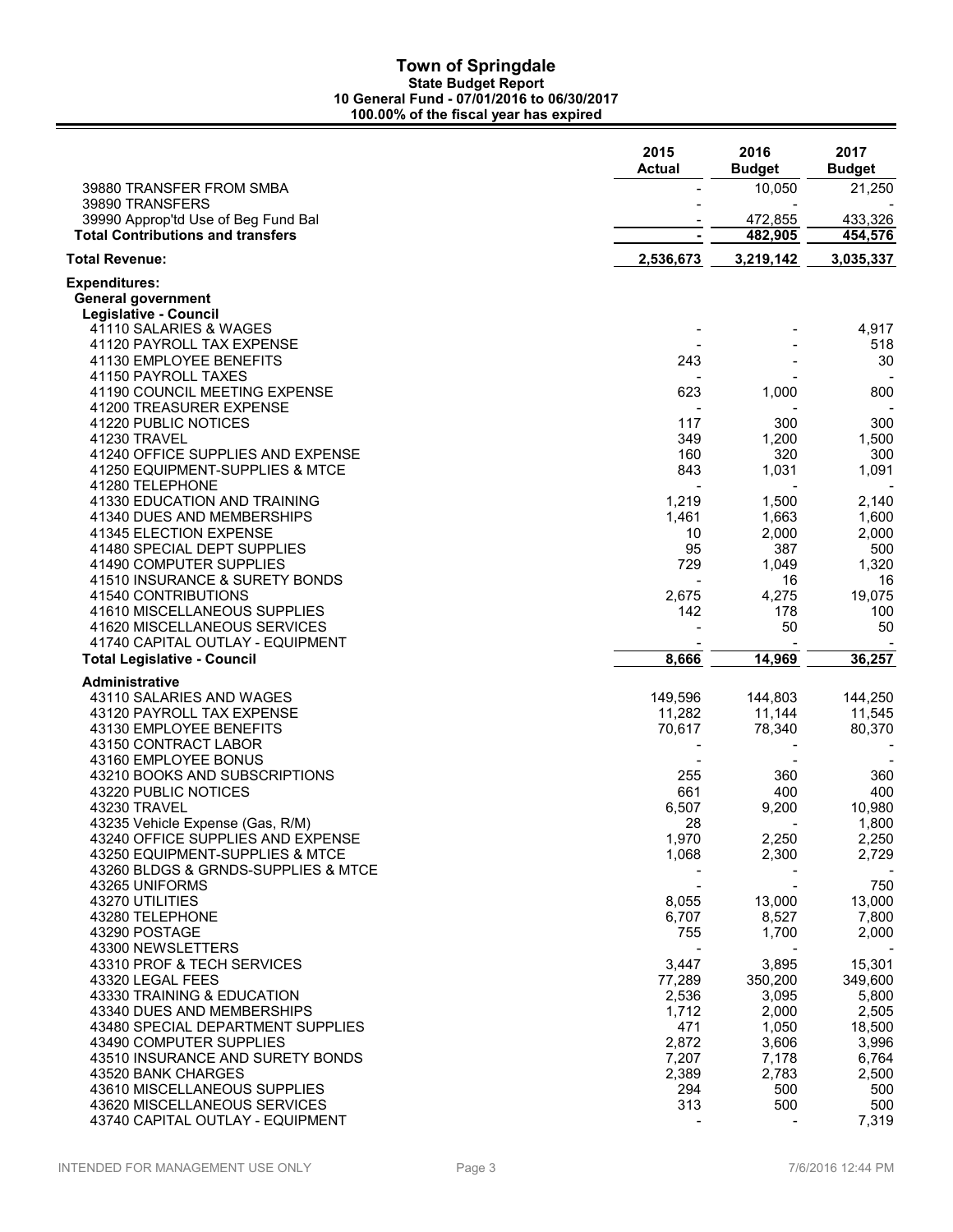| <b>Total Administrative</b><br>356,031<br>646,831<br>691,519<br><b>Non-Departmental</b><br>598<br>670<br>50270 UTILITIES<br>670<br>2,380<br>3,050<br>50310 PROF & TECH SERVICES/AUDIT<br>3,050<br>50330 CITY CELEBRATIONS<br>50350 CITY CELEBRATIONS<br>18,185<br>23,080<br>32,850<br>50490 COMPUTER SUPPLIES<br>5,166<br>6,522<br>6,773<br>50620 MISC. SERVICES<br>50625 BAD DEBT<br>50630 UNDERGROUND POWER<br>50631 ZIONS CREDIT LINE PAYMENT<br>50635 Sales Tax Bond - Principal<br>50636 Sales Tax Bond - Interest<br>50650 GRANT EXPENSE<br>50990 Appropriated Increase Fund Bal<br>17,096<br>32,796<br>26,329<br>50,418<br>76,139<br><b>Total Non-Departmental</b><br><b>General Government Buildings</b><br>51110 SALARIES AND WAGES<br>51120 PAYROLL TAX EXPENSE<br>51130 EMPLOYEE BENEFITS<br>51175 RENT<br>51250 EQUIPMENT-SUPPLIES & MTCE<br>4,313<br>6,500<br>5,300<br>29,164<br>6,714<br>51260 BLDGS & GRNDS-SUPPLIES & MTCE<br>5,431<br>801<br>790<br>802<br>51310 PROF & TECH SERVICES<br>51480 SPECIAL DEPARTMENT SUPPLIES<br>1,174<br>51510 INSURANCE & SURETY BONDS<br>1,073<br>1,208<br>51720 CAPITAL OUTLAY - BUILDINGS<br>51730 CAPITAL OUTLAY - IMPROVEMENTS<br>11,618<br>37,628<br><b>Total General Government Buildings</b><br>14,024<br>402,644<br>749,846<br>817,939<br><b>Total General government</b> |
|------------------------------------------------------------------------------------------------------------------------------------------------------------------------------------------------------------------------------------------------------------------------------------------------------------------------------------------------------------------------------------------------------------------------------------------------------------------------------------------------------------------------------------------------------------------------------------------------------------------------------------------------------------------------------------------------------------------------------------------------------------------------------------------------------------------------------------------------------------------------------------------------------------------------------------------------------------------------------------------------------------------------------------------------------------------------------------------------------------------------------------------------------------------------------------------------------------------------------------------------------------------------------------------------------------------------------------|
|                                                                                                                                                                                                                                                                                                                                                                                                                                                                                                                                                                                                                                                                                                                                                                                                                                                                                                                                                                                                                                                                                                                                                                                                                                                                                                                                    |
|                                                                                                                                                                                                                                                                                                                                                                                                                                                                                                                                                                                                                                                                                                                                                                                                                                                                                                                                                                                                                                                                                                                                                                                                                                                                                                                                    |
|                                                                                                                                                                                                                                                                                                                                                                                                                                                                                                                                                                                                                                                                                                                                                                                                                                                                                                                                                                                                                                                                                                                                                                                                                                                                                                                                    |
|                                                                                                                                                                                                                                                                                                                                                                                                                                                                                                                                                                                                                                                                                                                                                                                                                                                                                                                                                                                                                                                                                                                                                                                                                                                                                                                                    |
|                                                                                                                                                                                                                                                                                                                                                                                                                                                                                                                                                                                                                                                                                                                                                                                                                                                                                                                                                                                                                                                                                                                                                                                                                                                                                                                                    |
|                                                                                                                                                                                                                                                                                                                                                                                                                                                                                                                                                                                                                                                                                                                                                                                                                                                                                                                                                                                                                                                                                                                                                                                                                                                                                                                                    |
|                                                                                                                                                                                                                                                                                                                                                                                                                                                                                                                                                                                                                                                                                                                                                                                                                                                                                                                                                                                                                                                                                                                                                                                                                                                                                                                                    |
|                                                                                                                                                                                                                                                                                                                                                                                                                                                                                                                                                                                                                                                                                                                                                                                                                                                                                                                                                                                                                                                                                                                                                                                                                                                                                                                                    |
|                                                                                                                                                                                                                                                                                                                                                                                                                                                                                                                                                                                                                                                                                                                                                                                                                                                                                                                                                                                                                                                                                                                                                                                                                                                                                                                                    |
|                                                                                                                                                                                                                                                                                                                                                                                                                                                                                                                                                                                                                                                                                                                                                                                                                                                                                                                                                                                                                                                                                                                                                                                                                                                                                                                                    |
|                                                                                                                                                                                                                                                                                                                                                                                                                                                                                                                                                                                                                                                                                                                                                                                                                                                                                                                                                                                                                                                                                                                                                                                                                                                                                                                                    |
|                                                                                                                                                                                                                                                                                                                                                                                                                                                                                                                                                                                                                                                                                                                                                                                                                                                                                                                                                                                                                                                                                                                                                                                                                                                                                                                                    |
|                                                                                                                                                                                                                                                                                                                                                                                                                                                                                                                                                                                                                                                                                                                                                                                                                                                                                                                                                                                                                                                                                                                                                                                                                                                                                                                                    |
|                                                                                                                                                                                                                                                                                                                                                                                                                                                                                                                                                                                                                                                                                                                                                                                                                                                                                                                                                                                                                                                                                                                                                                                                                                                                                                                                    |
|                                                                                                                                                                                                                                                                                                                                                                                                                                                                                                                                                                                                                                                                                                                                                                                                                                                                                                                                                                                                                                                                                                                                                                                                                                                                                                                                    |
|                                                                                                                                                                                                                                                                                                                                                                                                                                                                                                                                                                                                                                                                                                                                                                                                                                                                                                                                                                                                                                                                                                                                                                                                                                                                                                                                    |
|                                                                                                                                                                                                                                                                                                                                                                                                                                                                                                                                                                                                                                                                                                                                                                                                                                                                                                                                                                                                                                                                                                                                                                                                                                                                                                                                    |
|                                                                                                                                                                                                                                                                                                                                                                                                                                                                                                                                                                                                                                                                                                                                                                                                                                                                                                                                                                                                                                                                                                                                                                                                                                                                                                                                    |
|                                                                                                                                                                                                                                                                                                                                                                                                                                                                                                                                                                                                                                                                                                                                                                                                                                                                                                                                                                                                                                                                                                                                                                                                                                                                                                                                    |
|                                                                                                                                                                                                                                                                                                                                                                                                                                                                                                                                                                                                                                                                                                                                                                                                                                                                                                                                                                                                                                                                                                                                                                                                                                                                                                                                    |
|                                                                                                                                                                                                                                                                                                                                                                                                                                                                                                                                                                                                                                                                                                                                                                                                                                                                                                                                                                                                                                                                                                                                                                                                                                                                                                                                    |
|                                                                                                                                                                                                                                                                                                                                                                                                                                                                                                                                                                                                                                                                                                                                                                                                                                                                                                                                                                                                                                                                                                                                                                                                                                                                                                                                    |
|                                                                                                                                                                                                                                                                                                                                                                                                                                                                                                                                                                                                                                                                                                                                                                                                                                                                                                                                                                                                                                                                                                                                                                                                                                                                                                                                    |
|                                                                                                                                                                                                                                                                                                                                                                                                                                                                                                                                                                                                                                                                                                                                                                                                                                                                                                                                                                                                                                                                                                                                                                                                                                                                                                                                    |
| <b>Police/Public Safety</b>                                                                                                                                                                                                                                                                                                                                                                                                                                                                                                                                                                                                                                                                                                                                                                                                                                                                                                                                                                                                                                                                                                                                                                                                                                                                                                        |
| 56110 SALARIES & WAGES<br>269,908<br>282,000<br>284,564<br>29,402<br>56120 PAYROLL TAX EXPENSE<br>20,601                                                                                                                                                                                                                                                                                                                                                                                                                                                                                                                                                                                                                                                                                                                                                                                                                                                                                                                                                                                                                                                                                                                                                                                                                           |
| 29,366<br>56130 EMPLOYEE BENEFITS<br>126,302<br>165,900<br>181,325                                                                                                                                                                                                                                                                                                                                                                                                                                                                                                                                                                                                                                                                                                                                                                                                                                                                                                                                                                                                                                                                                                                                                                                                                                                                 |
| 56150 CONTRACT LABOR<br>400<br>3,000<br>3,000                                                                                                                                                                                                                                                                                                                                                                                                                                                                                                                                                                                                                                                                                                                                                                                                                                                                                                                                                                                                                                                                                                                                                                                                                                                                                      |
| 56160 BUILDING INSPECTION                                                                                                                                                                                                                                                                                                                                                                                                                                                                                                                                                                                                                                                                                                                                                                                                                                                                                                                                                                                                                                                                                                                                                                                                                                                                                                          |
| 9,775<br>56165 FIRE MARSHALL<br>245<br>4,800<br>56167 FIRE DISTRICT ASSESSMENTS                                                                                                                                                                                                                                                                                                                                                                                                                                                                                                                                                                                                                                                                                                                                                                                                                                                                                                                                                                                                                                                                                                                                                                                                                                                    |
| 707<br>56170 JUSTICE OF THE PEACE COURT                                                                                                                                                                                                                                                                                                                                                                                                                                                                                                                                                                                                                                                                                                                                                                                                                                                                                                                                                                                                                                                                                                                                                                                                                                                                                            |
| 1,010<br>2,500<br>56175 PUBLIC EDUCATION                                                                                                                                                                                                                                                                                                                                                                                                                                                                                                                                                                                                                                                                                                                                                                                                                                                                                                                                                                                                                                                                                                                                                                                                                                                                                           |
| 56180 INSURANCE & BONDS<br>56185 Beer Tax Expense<br>7,694<br>18,870<br>43,826                                                                                                                                                                                                                                                                                                                                                                                                                                                                                                                                                                                                                                                                                                                                                                                                                                                                                                                                                                                                                                                                                                                                                                                                                                                     |
| 56210 BOOKS AND SUBSCRIPTIONS<br>1,500<br>88<br>600                                                                                                                                                                                                                                                                                                                                                                                                                                                                                                                                                                                                                                                                                                                                                                                                                                                                                                                                                                                                                                                                                                                                                                                                                                                                                |
| 62<br>56230 TRAVEL<br>2,500<br>15,500                                                                                                                                                                                                                                                                                                                                                                                                                                                                                                                                                                                                                                                                                                                                                                                                                                                                                                                                                                                                                                                                                                                                                                                                                                                                                              |
| 56235 Vehicle Expense (Gas, R/M)<br>1,925<br>3,300<br>8,000<br>56236 Vehicle Fuel<br>20,500<br>20,149<br>20,140                                                                                                                                                                                                                                                                                                                                                                                                                                                                                                                                                                                                                                                                                                                                                                                                                                                                                                                                                                                                                                                                                                                                                                                                                    |
| 56240 OFFICE SUPPLIES AND EXPENSE<br>768<br>1,200<br>1,500                                                                                                                                                                                                                                                                                                                                                                                                                                                                                                                                                                                                                                                                                                                                                                                                                                                                                                                                                                                                                                                                                                                                                                                                                                                                         |
| 71,261<br>11,600<br>56250 EQUIPMENT-SUPPLIES & MTCE<br>30,225                                                                                                                                                                                                                                                                                                                                                                                                                                                                                                                                                                                                                                                                                                                                                                                                                                                                                                                                                                                                                                                                                                                                                                                                                                                                      |
| 56260 BLDGS & GROUNDS<br>3,728<br>56265 Uniforms                                                                                                                                                                                                                                                                                                                                                                                                                                                                                                                                                                                                                                                                                                                                                                                                                                                                                                                                                                                                                                                                                                                                                                                                                                                                                   |
| 4,413<br>5,049<br>5,000<br>56270 UTILITIES (Streetlights)<br>8,828<br>9,000<br>9,000                                                                                                                                                                                                                                                                                                                                                                                                                                                                                                                                                                                                                                                                                                                                                                                                                                                                                                                                                                                                                                                                                                                                                                                                                                               |
| 56280 TELEPHONE<br>6,015<br>7,225<br>7,100                                                                                                                                                                                                                                                                                                                                                                                                                                                                                                                                                                                                                                                                                                                                                                                                                                                                                                                                                                                                                                                                                                                                                                                                                                                                                         |
| 56290 POSTAGE<br>2                                                                                                                                                                                                                                                                                                                                                                                                                                                                                                                                                                                                                                                                                                                                                                                                                                                                                                                                                                                                                                                                                                                                                                                                                                                                                                                 |
| 21,709<br>56310 PROF & TECH SERVICES<br>5,610<br>19,703<br>56330 EDUCATION AND TRAINING<br>2,800<br>17,000<br>848                                                                                                                                                                                                                                                                                                                                                                                                                                                                                                                                                                                                                                                                                                                                                                                                                                                                                                                                                                                                                                                                                                                                                                                                                  |
| 56340 DUES AND MEMBERSHIPS<br>310<br>505<br>780                                                                                                                                                                                                                                                                                                                                                                                                                                                                                                                                                                                                                                                                                                                                                                                                                                                                                                                                                                                                                                                                                                                                                                                                                                                                                    |
| 56480 SPECIAL DEPARTMENT SUPPLIES<br>3,782<br>500<br>1,500                                                                                                                                                                                                                                                                                                                                                                                                                                                                                                                                                                                                                                                                                                                                                                                                                                                                                                                                                                                                                                                                                                                                                                                                                                                                         |
| 56490 COMPUTER SUPPLIES<br>4,233<br>3,256<br>9,674<br>56510 INSURANCE & SURETY BONDS<br>6,672<br>7,376<br>7,280                                                                                                                                                                                                                                                                                                                                                                                                                                                                                                                                                                                                                                                                                                                                                                                                                                                                                                                                                                                                                                                                                                                                                                                                                    |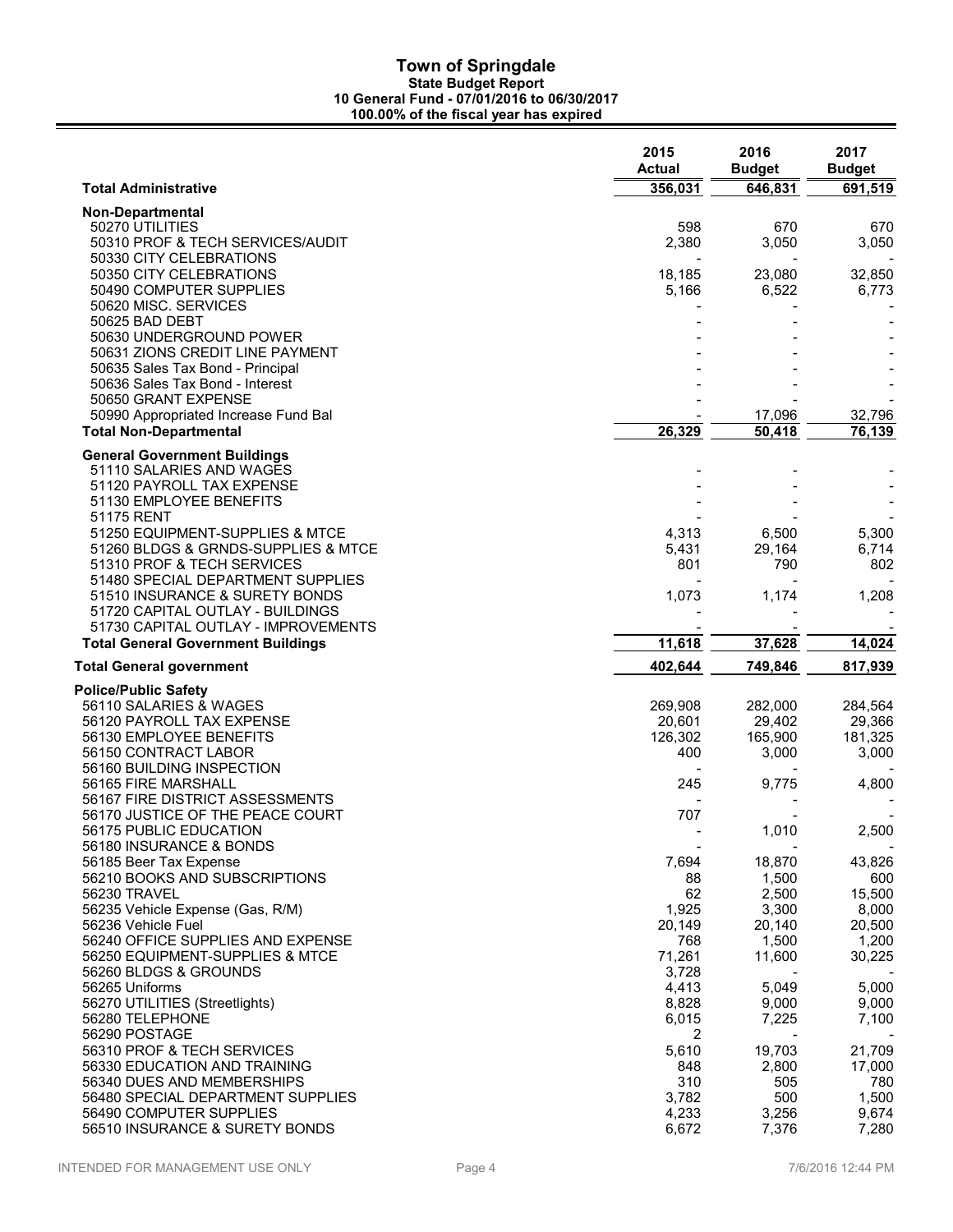|                                                                     | 2015<br><b>Actual</b>    | 2016<br><b>Budget</b> | 2017<br><b>Budget</b> |
|---------------------------------------------------------------------|--------------------------|-----------------------|-----------------------|
| 56610 Miscellaneous Supplies                                        | 172                      | 334                   | 250                   |
| 56620 MISCELLANEOUS SERVICES                                        | 30                       | 490                   | 500                   |
| 56740 CAPITAL OUTLAY                                                | 75,913                   | 23,758                | 109,556               |
| 56780 CAPITAL OUTLAY - SPEC PROJECTS                                |                          |                       |                       |
| 5681 Capital Lease - principal<br>5682 Capital Lease - interest     | 6,879<br>439             |                       |                       |
| <b>Total Police/Public Safety</b>                                   | 647,984                  | 630,493               | 814,755               |
|                                                                     |                          |                       |                       |
| <b>Highways &amp; Streets</b><br>60110 SALARIES AND WAGES           | 40,836                   | 36,413                | 32,687                |
| 60120 PAYROLL TAX EXPENSE                                           | 2,973                    | 3,645                 | 3,269                 |
| 60130 EMPLOYEE BENEFITS                                             | 29,239                   | 26,345                | 26,074                |
| 60150 CONTRACT LABOR                                                | 900                      | 1,500                 | 1,200                 |
| 60210 BOOKS AND SUBSCRIPTIONS                                       |                          |                       |                       |
| 60220 PUBLIC NOTICES                                                |                          |                       |                       |
| 60230 TRAVEL                                                        |                          |                       |                       |
| 60235 Vehicle Expense (Gas, R/M)                                    | 1,520                    | 2,400                 | 2,400                 |
| 60236 Vehicle Fuel                                                  | 4,312                    | 4,938                 | 4,850                 |
| 60237 DUMP TRUCK RENTAL EXPENSE                                     |                          |                       |                       |
| 60240 OFFICE SUPPLIES AND EXPENSE                                   | 188                      | 250                   | 250                   |
| 60250 EQUIPMENT-SUPPLIES & MTCE<br>60255 SHOP EQUIPMENT/SUPPLIES    | 3,000<br>1,146           | 4,000<br>2,000        | 9,000<br>2,000        |
| 60260 STREETS MAINTENANCE                                           | 6,002                    | 45,540                | 55,800                |
| 60265 Uniforms                                                      | 475                      | 450                   | 360                   |
| 60270 UTILITIES                                                     | 190                      | 194                   | 215                   |
| 60280 TELEPHONE                                                     | 629                      | 630                   | 485                   |
| 60310 PROF & TECH SERVICES                                          |                          | 500                   | 32,500                |
| 60330 EDUCATION AND TRAINING                                        | 65                       | 300                   | 300                   |
| 60480 SPECIAL DEPARTMENT SUPPLIES                                   | 48                       | 180                   | 300                   |
| 60510 INSURANCE & SURETY BONDS                                      | 6,428                    | 6,865                 | 6,914                 |
| 60610 MISCELLANEOUS SUPPLIES                                        |                          | 250                   | 250                   |
| 60620 MISCELLANEOUS SERVICES                                        | 30                       | 250                   | 250                   |
| 60740 CAPITAL OUTLAY - STREETS<br>60750 CAP OUTLAY - SHOP EQUIPMENT | 1,304                    | 30,409<br>1,496       | 12,483<br>1,708       |
| 60780 CAPITAL OUTLAY - SPEC PROJECTS                                | 139                      | 138,500               | 160,000               |
| 60790 CAP OUTLAY - OTHER                                            |                          | 2,700                 |                       |
| 6081 Capital lease principal                                        | 7,018                    |                       |                       |
| 6082 Capital lease interest                                         | 448                      |                       |                       |
| <b>Total Highways &amp; Streets</b>                                 | 106,890                  | 309,755               | 353,295               |
| Parks/Cemetery/Recreation                                           |                          |                       |                       |
| 70110 SALARIES AND WAGES                                            | 88,735                   | 88,552                | 91,170                |
| 70120 PAYROLL TAX EXPENSE                                           | 6,686                    | 9,342                 | 9,561                 |
| 70130 EMPLOYEE BENEFITS                                             | 45,691                   | 53,863                | 53,686                |
| 70150 CONTRACT LABOR                                                | 600                      | 900                   | 900                   |
| 70220 PUBLIC NOTICES                                                |                          |                       |                       |
| 70230 TRAVEL<br>70235 Vehicle Expense (Gas, R/M)                    |                          | 1,000                 | 2,000                 |
| 70236 Vehicle Fuel                                                  | 1,616<br>8,199           | 4,300<br>8,209        | 4,300<br>6,110        |
| 70237 DUMP TRUCK RENTAL EXPENSE                                     |                          |                       |                       |
| 70240 OFFICE SUPPLIES AND EXPENSE                                   | 205                      | 280                   | 330                   |
| 70250 EQUIPMENT-SUPPLIES & MTCE                                     | 2,161                    | 4,700                 | 6,700                 |
| 70255 SHOP EQUIPMENT/SUPPLIES                                       |                          | 500                   | 500                   |
| 70260 BLDGS-SUPPLIES & MTCE                                         | 24,624                   | 24,850                | 24,250                |
| 70265 Uniforms                                                      | 820                      | 810                   | 1,080                 |
| 70270 UTILITIES                                                     | 3,084                    | 3,300                 | 3,760                 |
| 70280 TELEPHONE                                                     | 1,488                    | 2,215                 | 2,050                 |
| 70310 PROF & TECH SERVICES                                          | 3,385                    | 2,850                 | 2,850                 |
| 70330 EDUCATION AND TRAINING<br>70340 DUES & MEMBERSHIPS            | $\overline{\phantom{a}}$ | 500<br>125            | 1,400<br>120          |
| 70480 SPECIAL DEPARTMENT SUPPLIES                                   | 95                       | 360                   | 900                   |
| 70490 COMPUTER SUPPLIES                                             |                          | 360                   | 800                   |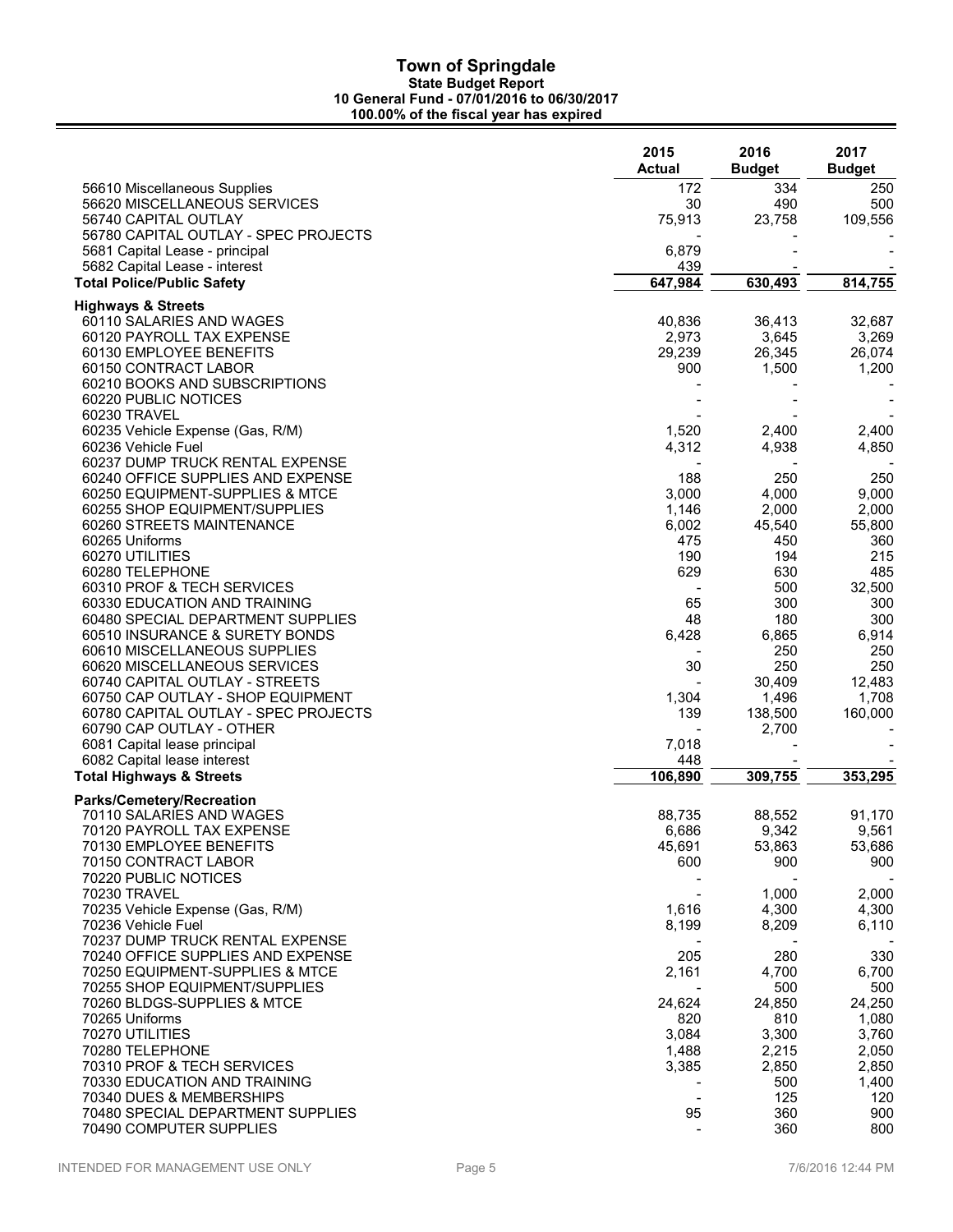|                                                           | 2015<br><b>Actual</b> | 2016<br><b>Budget</b> | 2017<br><b>Budget</b>    |
|-----------------------------------------------------------|-----------------------|-----------------------|--------------------------|
| 70510 INSURANCE & SURETY BONDS                            | 5,865                 | 6,257                 | 6,395                    |
| 70520 YOUTH RECREATION PROGRAM                            | 1,277                 | 500                   | 500                      |
| 70610 MISCELLANEOUS SUPPLIES                              |                       | 250                   | 250                      |
| 70620 MISCELLANEOUS SERVICES<br>70660 PROPERTY TAXES      |                       | 250                   | 250                      |
| 70740 CAPITAL OUTLAY - PARKS                              |                       | 49,293                | 27,567                   |
| 70750 CAP OUTLAY - SHOP EQUIPMENT                         | 225                   | 273                   | 273                      |
| 70780 CAPITAL OUTLAY - SPEC PROJECTS                      | 244,871               | 10,836                | 21,250                   |
| 70790 CAP OUTLAY - OTHER                                  |                       | 2,600                 |                          |
| 7081 Capital lease - principal                            | 7,026                 |                       |                          |
| 7082 Capital lease - interest                             | 325                   |                       |                          |
| <b>Total Parks/Cemetery/Recreation</b>                    | 446,978               | 277,275               | 268,952                  |
| <b>Community &amp; Economic Development</b>               |                       |                       |                          |
| 78110 SALARIES AND WAGES                                  | 102,338               | 136,231               | 130,867                  |
| 78120 PAYROLL TAX EXPENSE                                 | 7,854                 | 11,399                | 10,457                   |
| 78130 EMPLOYEE BENEFITS<br>78210 BOOKS AND SUBSCRIPTIONS  | 56,559                | 73,659<br>200         | 58,626<br>200            |
| 78220 PUBLIC NOTICES                                      |                       | 200                   | 200                      |
| <b>78230 TRAVEL</b>                                       | 559                   | 3,000                 | 3,700                    |
| 78235 Vehicle Expense (Gas, R/M)                          |                       |                       |                          |
| 78240 OFFICE SUPPLIES AND EXPENSE                         | 808                   | 1,550                 | 3,000                    |
| 78250 EQUIPMENT-SUPPLIES & MTCE                           | 843                   | 1,031                 | 1,091                    |
| 78280 TELEPHONE                                           | 934                   | 1,050                 | 780                      |
| 78290 POSTAGE                                             | 1,108                 | 1,820                 | 1,315                    |
| 78310 PROF & TECH SERVICES                                | 13,101                | 70,400                | 97,000                   |
| 78330 EDUCATION AND TRAINING                              | 501                   | 2,400                 | 3,194                    |
| 78340 DUES AND MEMBERSHIPS                                | 1,007                 | 1,650                 | 1,350                    |
| 78350 CITY CELEBRATIONS                                   |                       |                       |                          |
| 78370 Community Center Event Exp                          |                       |                       |                          |
| 78480 SPECIAL DEPARTMENT SUPPLIES                         | 48<br>658             | 240<br>3,611          | 600<br>2,438             |
| 78490 COMPUTER SUPPLIES<br>78510 INSURANCE & SURETY BONDS |                       | 16                    | 15                       |
| 78610 MISCELLANEOUS SUPPLIES                              | 23                    | 250                   | 250                      |
| 78620 MISCELLANEOUS SERVICES                              |                       | 250                   | 250                      |
| 78740 CAPITAL OUTLAY - EQUIPMENT                          |                       |                       |                          |
| 78780 CAPITAL OUTLAY - CED PROJECTS                       |                       |                       |                          |
| 78900 Open Space Preservation Fund                        |                       | 10,000                | 10,000                   |
| 78910 Municipal Parking Fund                              |                       | 5,000                 | 5,000                    |
| <b>Total Community &amp; Economic Development</b>         | 186,341               | 323,957               | 330,333                  |
| <b>Canyon Community Center</b>                            |                       |                       |                          |
| 80110 SALARIES AND WAGES                                  | 50,735                | 57,761                | 59,269                   |
| 80120 PAYROLL TAX EXPENSE                                 | 3,808                 | 4,694                 | 4,759                    |
| 80130 EMPLOYEE BENEFITS<br>80150 CONTRACT LABOR           | 28,499<br>90          | 26,432                | 26,089                   |
| 80220 PUBLIC NOTICES                                      |                       |                       | $\overline{\phantom{a}}$ |
| 80230 TRAVEL                                              | 130                   | 800                   | 800                      |
| 80240 OFFICE SUPPLIES AND EXPENSE                         | 397                   | 375                   | 375                      |
| 80250 EQUIPMENT-SUPPLIES & MTCE                           | 339                   | 3,115                 | 4,622                    |
| 80260 BLDGS-SUPPLIES & MTCE                               | 6,173                 | 15,700                | 13,070                   |
| 80270 UTILITIES                                           | 2,054                 | 2,370                 | 1,780                    |
| 80280 TELEPHONE                                           | 629                   | 650                   | 650                      |
| 80290 POSTAGE                                             | 189                   | 200                   | 200                      |
| 80310 PROF & TECH SERVICES                                | 239                   | 995                   | 1,307                    |
| 80330 EDUCATION AND TRAINING                              |                       | 400                   | 2,100                    |
| 80340 DUES AND MEMBERSHIPS<br>80350 CITY CELEBRATIONS     | 672                   | 1,375                 | 1,380                    |
| 80370 Community Center Event Exp                          | 2,404                 | 5,500                 | 6,500                    |
| 80480 Special Department Supplies                         | 170                   | 520                   | 1,000                    |
| 80490 COMPUTER SUPPLIES                                   | 1,271                 | 1,140                 | 1,056                    |
| 80510 INSURANCE & SURETY BONDS                            | 6,606                 | 6,873                 | 3,031                    |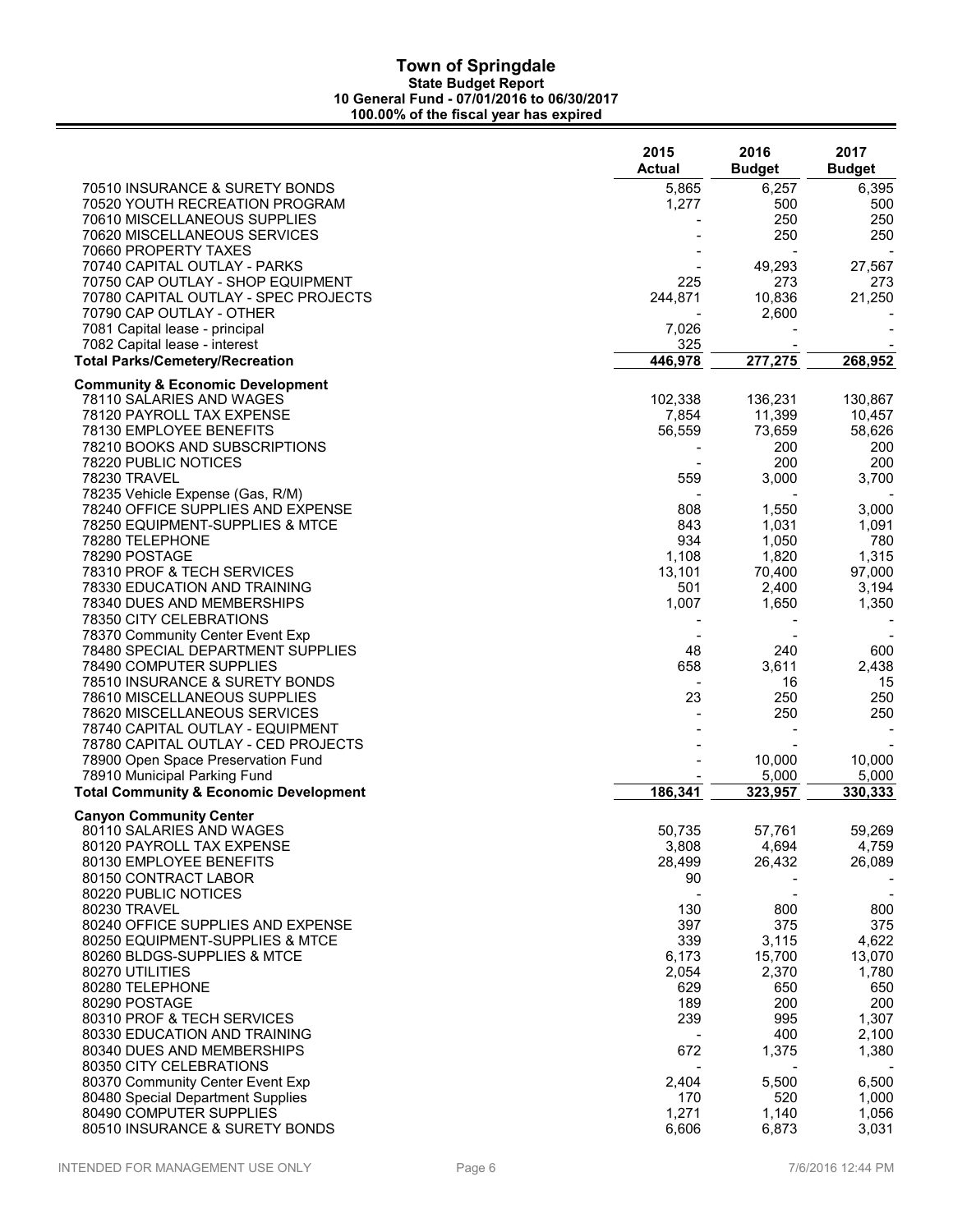|                                          | 2015<br><b>Actual</b> | 2016<br><b>Budget</b> | 2017<br><b>Budget</b> |
|------------------------------------------|-----------------------|-----------------------|-----------------------|
| 80520 SENIOR PROGRAM                     |                       | 250                   | 250                   |
| 80610 MISCELLANEOUS SUPPLIES             |                       | 250                   | 250                   |
| 80620 MISCELLANEOUS SERVICES             |                       | 250                   | 250                   |
| 80740 CAPITAL OUTLAY - EQUIPMENT         |                       |                       | 21,250                |
| 80780 CAPITAL OUTLAY - SPEC PROJECTS     |                       | 2,000                 | 11,640                |
| 80830 LEASE PMT TO SMBA                  | 58,746                | 57,853                | 58,278                |
| <b>Total Canyon Community Center</b>     | 163, 151              | 189,503               | 219,906               |
| <b>Music Festival Expenditures</b>       |                       |                       |                       |
| 85110 PERFORMER FEES                     | 7,750                 | 7,750                 | 8,000                 |
| 85115 SALARIES & WAGES                   |                       | 10,500                | 13,041                |
| 85120 PAYROLL TAX EXPENSE                |                       | 858                   | 1,158                 |
| 85130 EMPLOYEE BENEFITS                  |                       | 5,800                 | 7,254                 |
| 85150 CONTRACT LABOR                     | 1,241                 | 2,240                 | 2,250                 |
| 85175 RENTALS                            | 2,422                 | 2,500                 | 1.500                 |
| 85210 CONCESSIONS                        | 7,128                 | 500                   | 500                   |
| 85220 ADVERTISING                        | 5,634                 | 4,200                 | 1,500                 |
| 85230 TRAVEL                             | 96                    | 79                    | 100                   |
| 85240 OFFICE SUPPLIES AND EXPENSE        | 239                   | 250                   | 100                   |
| 85250 EQUIPMENT-SUPPLIES & MTCE          | 556                   | 500                   | 100                   |
| 85260 BLDGS & GROUNDS SUPPLIES/MAINT     |                       | 1,134                 | 1,000                 |
| 85270 UTILITIES                          | 1,100                 | 1,100                 | 800                   |
| 85280 TELEPHONE                          |                       |                       |                       |
| 85290 POSTAGE                            | 44                    | 50                    |                       |
| 85295 SALES TAX                          | 1,436                 | 967                   | 1,000                 |
| 85310 PROF & TECH SERVICES               | 8,000                 | 9,250                 | 9,250                 |
| 85370 RECEPTION EXPENSE                  |                       | 100                   | 100                   |
| 85485 SPECIAL DEPARTMENT SUPPLIES        |                       |                       |                       |
| 85510 INSURANCE                          | 1,800                 |                       |                       |
| 85520 BANK CHARGES/PAYPAL                | 45                    | 94                    | 100                   |
| 85610 MISCELLANEOUS SUPPLIES             | 133                   | 188                   | 200                   |
| 85620 MISCELLANEOUS SERVICES             |                       |                       |                       |
| 85730 CAPITAL OUTLAY - IMPROVEMENTS      |                       |                       |                       |
| 85740 CAPITAL OUTLAY - EQUIPMENT         |                       |                       |                       |
| 85990 2006 FESTIVAL SHORTFALL            |                       |                       |                       |
| <b>Total Music Festival Expenditures</b> | 37,624                | 48,060                | 47,953                |
| <b>Transfers</b>                         |                       |                       |                       |
| 90100 XFER TO WATER FUND                 | 60,000                | 62,757                | 62,727                |
| 90150 TRANSFER TO IRRIGATION             |                       |                       |                       |
| 90200 TRANSFER TO SEWER FUND             |                       | 941                   | 941                   |
| 90300 AGENCY PAYMENTS                    | 114,270               | 126,555               | 118,536               |
| 90305 911 TAX                            |                       |                       |                       |
| 90400 TRANSFER TO CAP PROJECTS FUND      | 500,000               | 500,000               |                       |
| 90500 TRANSFER TO SMBA                   |                       |                       |                       |
| <b>Total Transfers</b>                   | 674,270               | 690,253               | 182,204               |
| <b>Total Expenditures:</b>               | 2,665,882             | 3,219,142             | 3,035,337             |
| Total Change In Net Position             | (129, 209)            |                       |                       |
|                                          |                       |                       |                       |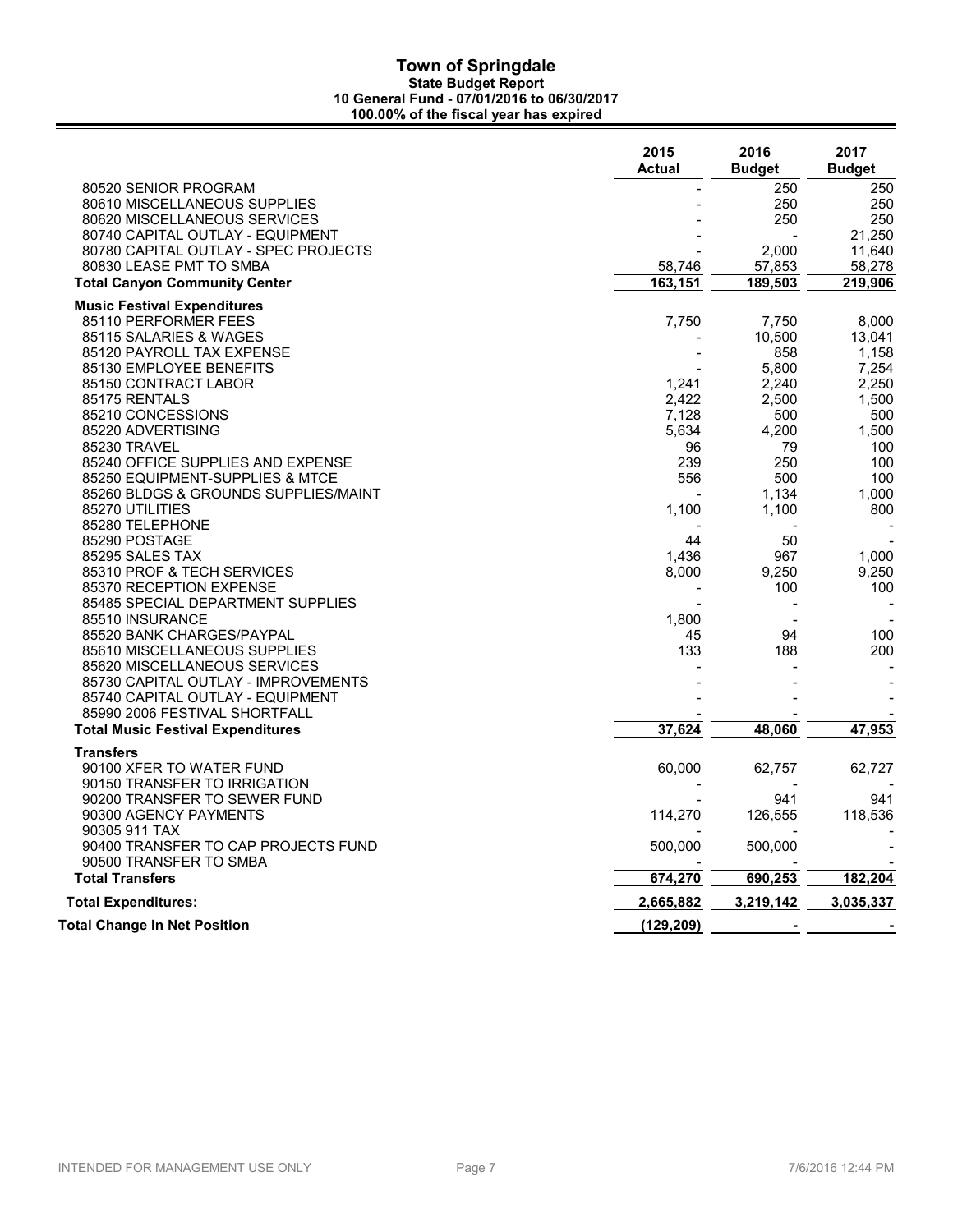|                                                                                                                                                                                                                                                                               | 2015<br><b>Actual</b> | 2016<br><b>Budget</b> | 2017<br><b>Budget</b> |
|-------------------------------------------------------------------------------------------------------------------------------------------------------------------------------------------------------------------------------------------------------------------------------|-----------------------|-----------------------|-----------------------|
| <b>Change In Net Position</b><br>Revenue:<br><b>Contributions and transfers</b><br>39100 TRANSFER FROM GENERAL FUND<br>39200 TRANSFER FROM WATER FUND<br>39300 TRANSFER FROM SEWER FUND<br>39990 APPROPRIATED USE OF BEG FUND BAL<br><b>Total Contributions and transfers</b> |                       |                       |                       |
| <b>Total Revenue:</b>                                                                                                                                                                                                                                                         |                       |                       |                       |
| <b>Total Change In Net Position</b>                                                                                                                                                                                                                                           |                       |                       |                       |
| <b>Income or Expense</b><br><b>Non-Operating Items:</b><br>Non-operating expense<br>40560 CP IMPROVEMENTS - VEHICLE<br><b>Total Non-operating expense</b>                                                                                                                     |                       |                       |                       |
| <b>Total Non-Operating Items:</b>                                                                                                                                                                                                                                             |                       |                       |                       |
| <b>Total Income or Expense</b>                                                                                                                                                                                                                                                |                       |                       |                       |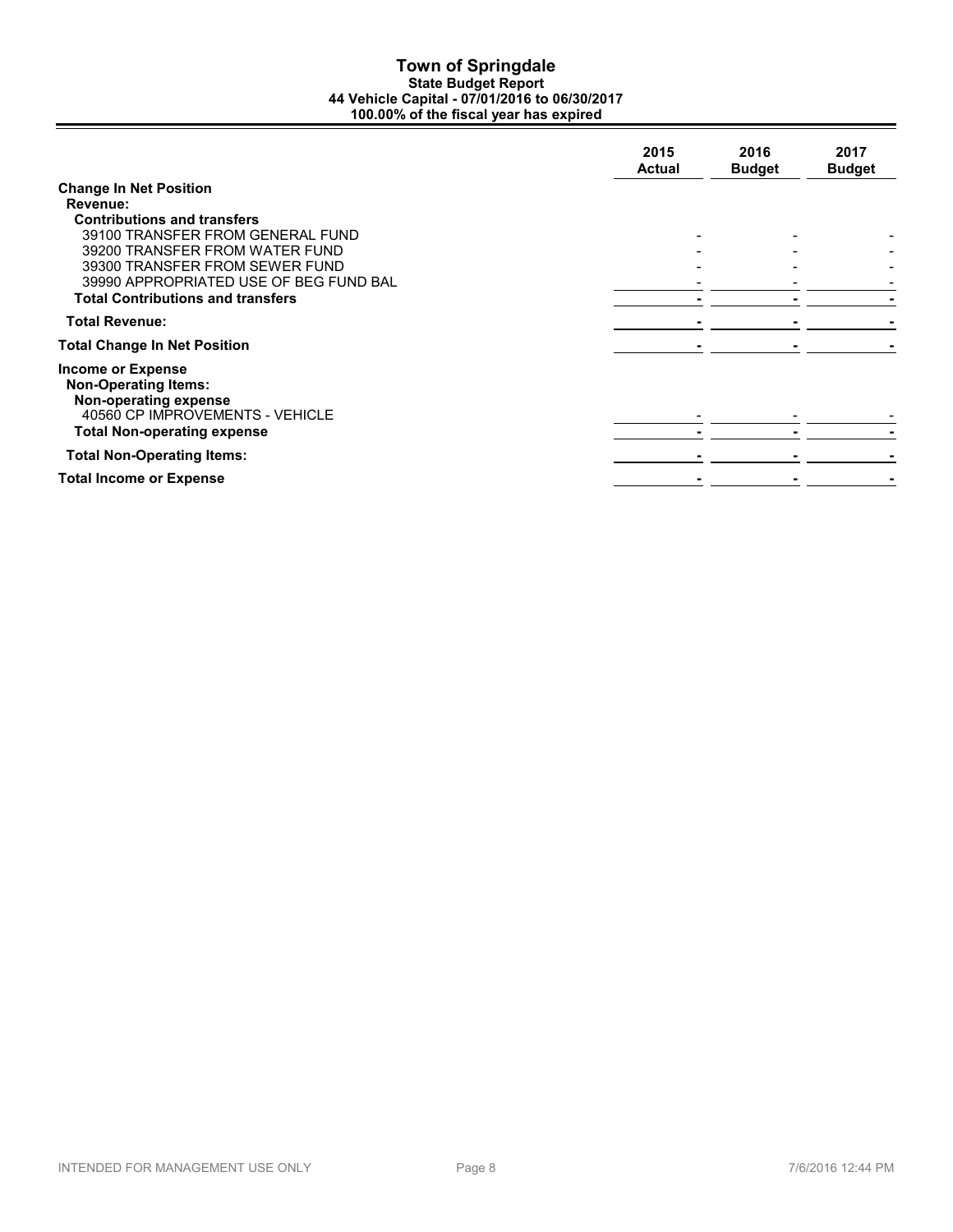### **Town of Springdale State Budget Report 45 Parks Capital Projects - 07/01/2016 to 06/30/2017 100.00% of the fiscal year has expired**

|                                                                             | 2015<br><b>Actual</b> | 2016<br><b>Budget</b> | 2017<br><b>Budget</b> |
|-----------------------------------------------------------------------------|-----------------------|-----------------------|-----------------------|
| <b>Change In Net Position</b>                                               |                       |                       |                       |
| Revenue:                                                                    |                       |                       |                       |
| Intergovernmental revenue                                                   |                       |                       |                       |
| 33400 STATE GRANT                                                           |                       |                       |                       |
| 33450 NPS GRANT                                                             |                       |                       |                       |
| Total Intergovernmental revenue                                             |                       |                       |                       |
| Interest                                                                    |                       |                       |                       |
| 38110 INTEREST INC - PTIF                                                   |                       |                       |                       |
| <b>Total Interest</b>                                                       |                       |                       |                       |
| Miscellaneous revenue                                                       |                       |                       |                       |
| 38120 Private Contributions                                                 |                       |                       |                       |
| 38130 RECYCLING REVENUE                                                     | 667                   |                       |                       |
| 39510 IMPACT FEES - PARKS                                                   | 60,924                | 74,284                | 62,718                |
| 39520 IMPACT FEES-PLANNING & ZONING                                         |                       |                       |                       |
| 39530 IMPACT FEES-STREETS & PARKING<br>39540 IMPACT FEES-EMERGENCY SERVICES |                       |                       |                       |
| <b>Total Miscellaneous revenue</b>                                          | 61,591                | 74,284                | 62,718                |
|                                                                             |                       |                       |                       |
| <b>Contributions and transfers</b>                                          |                       |                       |                       |
| 39100 Transfer From General Fund                                            |                       |                       |                       |
| 39200 Transfers from Other Funds<br>39990 Approp'td Use of Beg Fund Bal     |                       |                       |                       |
| <b>Total Contributions and transfers</b>                                    |                       | 2,000<br>2,000        | 70,000<br>70,000      |
| <b>Total Revenue:</b>                                                       | 61,591                | 76,284                | 132,718               |
|                                                                             |                       |                       |                       |
| <b>Expenditures:</b>                                                        |                       |                       |                       |
| <b>Miscellaneous</b><br>40010 Irrigation/sprinkler systems                  |                       |                       |                       |
| 40011 Culinary system                                                       |                       |                       |                       |
| 40012 Sewer system                                                          |                       |                       |                       |
| 40013 Electrical Service                                                    |                       |                       |                       |
| 40014 Parking/Roads/Access                                                  |                       |                       |                       |
| 40015 Landscaping                                                           |                       |                       |                       |
| 40016 Trails/Signs                                                          |                       |                       |                       |
| 40017 Bridges                                                               |                       |                       |                       |
| 40018 Park Furn/Equipment                                                   |                       |                       |                       |
| 40019 Fence                                                                 |                       |                       |                       |
| 40020 Building Construction Contract                                        |                       |                       |                       |
| 40030 Demolition/Site Prep<br>40031 Curb, Gutter, Sidewalk                  |                       |                       |                       |
| 40040 Equipment/Electronics                                                 |                       |                       |                       |
| 40050 Furnishings & Fixtures                                                |                       |                       |                       |
| 40060 Architect/Design                                                      |                       |                       |                       |
| 40070 Professional, Other                                                   |                       |                       |                       |
| 40110 SALARIES AND WAGES                                                    |                       |                       |                       |
| 40120 PAYROLL TAX EXPENSE                                                   |                       |                       |                       |
| 40130 EMPLOYEE BENEFITS                                                     |                       |                       |                       |
| 40220 PUBLIC NOTICES                                                        |                       |                       |                       |
| 40235 Vehicle Expense (Gas, R/M)                                            |                       |                       |                       |
| 40250 EQUIPMENT-SUPPLIES & MTCE                                             |                       |                       |                       |
| 40260 BLDGS & GRNDS-SUPPLIES & MTCE<br>40310 PROF & TECH SERVICES           | 6,660                 | 2,000                 |                       |
| 40320 LEGAL FEES                                                            |                       |                       |                       |
| 40560 CP IMPRVMNTS - PARKS                                                  |                       |                       | 70,000                |
| 40561 CP IMPROVEMENTS, STREETS                                              |                       |                       |                       |
| 40562 CP IMPROVMNTS, P/Z                                                    |                       |                       |                       |
| 40563 CP IMPRVMNTS, EMS                                                     |                       |                       |                       |
| 40564 River Park                                                            |                       |                       |                       |
| 40565 CAPITAL IMP - TRAILS                                                  |                       |                       |                       |
| 40610 MISCELLANEOUS SUPPLIES                                                |                       |                       |                       |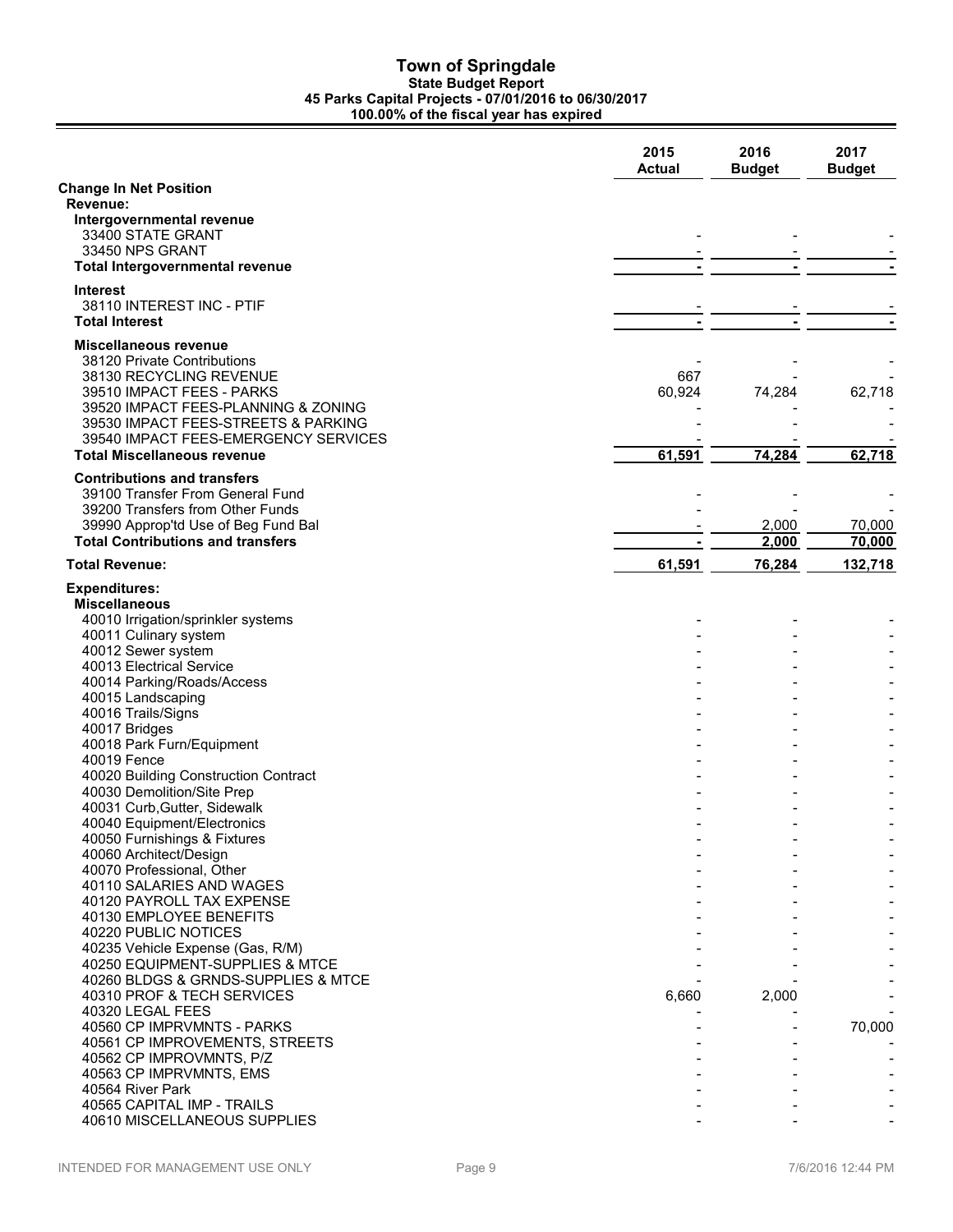## **Town of Springdale State Budget Report 45 Parks Capital Projects - 07/01/2016 to 06/30/2017 100.00% of the fiscal year has expired**

|                                                                             | 2015<br><b>Actual</b> | 2016<br><b>Budget</b> | 2017<br><b>Budget</b> |
|-----------------------------------------------------------------------------|-----------------------|-----------------------|-----------------------|
| 40620 MISCELLANEOUS SERVICES<br>40740 CAPITAL OUTLAY - EQUIPMENT            |                       |                       |                       |
| <b>Total Miscellaneous</b>                                                  | 6,660                 | 2,000                 | 70,000                |
| Transfers<br>40880 INTRFUND LOAN, XFER OR CONTRIB<br><b>Total Transfers</b> |                       |                       |                       |
| <b>Total Expenditures:</b>                                                  | 6,660                 | 2,000                 | 70,000                |
| <b>Total Change In Net Position</b>                                         | 54,931                | 74,284                | 62,718                |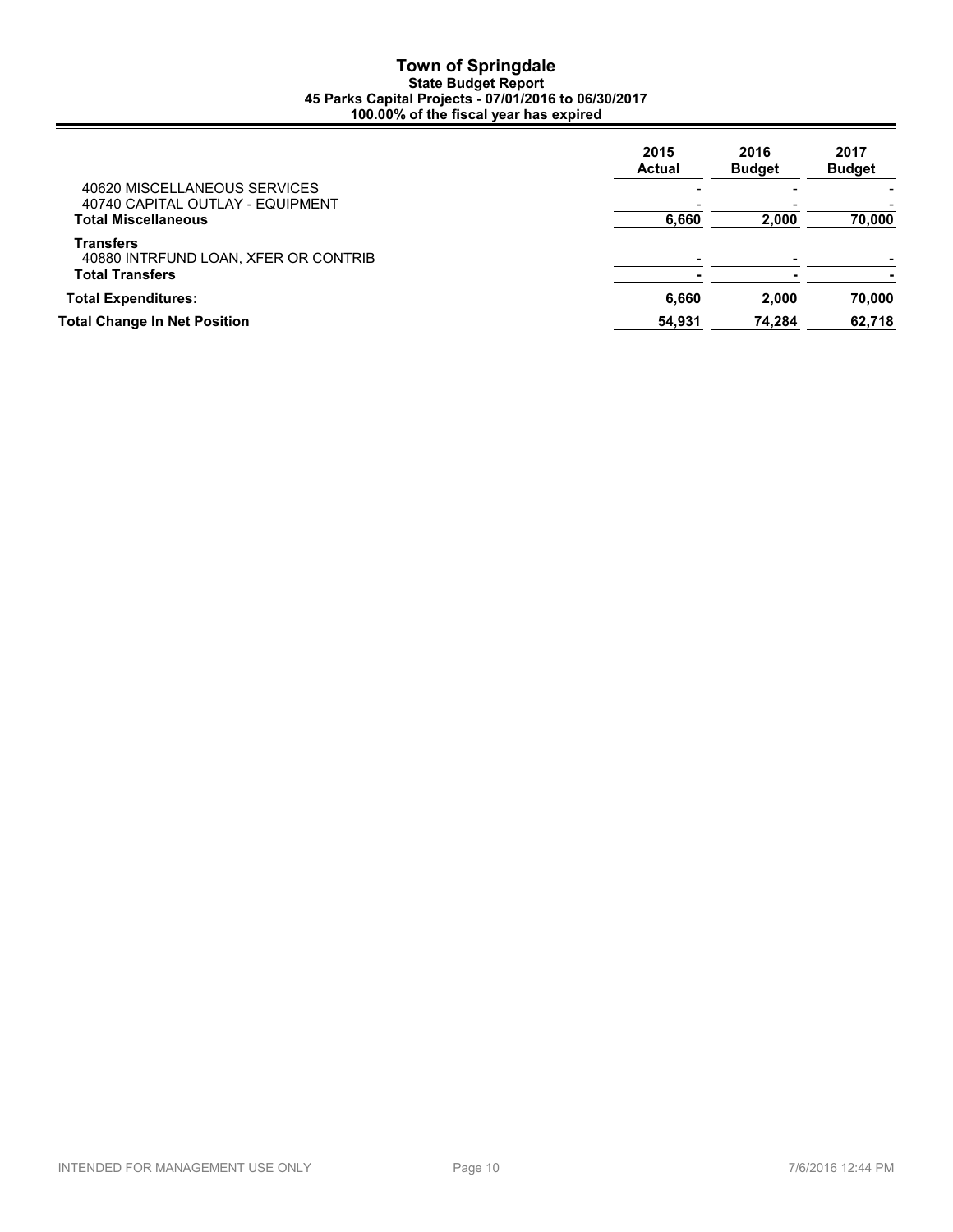### **Town of Springdale State Budget Report 47 Streets Capital Projects - 07/01/2016 to 06/30/2017 100.00% of the fiscal year has expired**

|                                                                                 | 2015<br><b>Actual</b> | 2016<br><b>Budget</b> | 2017<br><b>Budget</b> |
|---------------------------------------------------------------------------------|-----------------------|-----------------------|-----------------------|
| <b>Change In Net Position</b>                                                   |                       |                       |                       |
| Revenue:                                                                        |                       |                       |                       |
| Intergovernmental revenue<br>33300 CVB GRANT                                    |                       | 50,000                |                       |
| 33400 STATE GRANT                                                               |                       |                       |                       |
| 33500 UDOT GRANT                                                                |                       |                       |                       |
| <b>Total Intergovernmental revenue</b>                                          | $\blacksquare$        | 50,000                |                       |
| <b>Interest</b>                                                                 |                       |                       |                       |
| 38110 INTEREST INC - PTIF                                                       |                       |                       |                       |
| <b>Total Interest</b>                                                           | $\blacksquare$        | ٠                     |                       |
| <b>Miscellaneous revenue</b>                                                    |                       |                       |                       |
| 38115 OTHER ADDITIONS - OLD JAIL                                                |                       |                       |                       |
| 38120 PRIVATE CONTRIBUTIONS                                                     |                       |                       |                       |
| 38510 IMPACT FEES - PARKS<br>39520 IMPACT FEES-PLANNING & ZONING                |                       |                       |                       |
| 39530 IMPACT FEES-STREETS & PARKING                                             |                       |                       |                       |
| 39540 IMPACT FEES-EMERGENCY SERVICES                                            |                       |                       |                       |
| <b>Total Miscellaneous revenue</b>                                              |                       |                       |                       |
| <b>Contributions and transfers</b>                                              |                       |                       |                       |
| 39100 TRANSFER FROM GENERAL FUND                                                | 500,000               | 500,000               |                       |
| 39123 Contribution to Library Fund                                              |                       |                       |                       |
| 39870 TRANSFER FROM OTHER FUND                                                  |                       |                       |                       |
| 39990 Approp'td Use of Beg Fund Bal<br><b>Total Contributions and transfers</b> | 500,000               | 500,000               |                       |
|                                                                                 |                       |                       |                       |
| <b>Total Revenue:</b>                                                           | 500,000               | 550,000               |                       |
| <b>Expenditures:</b>                                                            |                       |                       |                       |
| <b>Miscellaneous</b>                                                            |                       |                       |                       |
| 40010 Irrigation/sprinkler systems<br>40011 Culinary system                     |                       |                       |                       |
| 40012 Sewer system                                                              |                       |                       |                       |
| 40013 Electrical Service                                                        |                       |                       |                       |
| 40014 Parking/Roads/Access                                                      |                       |                       |                       |
| 40015 Landscaping                                                               |                       |                       |                       |
| 40016 Trails                                                                    |                       |                       |                       |
| 40017 Bridge<br>40018 Park Furn/Equipment                                       |                       |                       |                       |
| 40020 Building Construction Contract                                            |                       |                       |                       |
| 40030 Demolition/Site Prep                                                      |                       |                       |                       |
| 40031 Curb, Gutter, Sidewalk                                                    |                       |                       |                       |
| 40040 Equipment/Electronics                                                     |                       |                       |                       |
| 40050 Furnishings & Fixtures<br>40060 Architect/Design                          |                       |                       |                       |
| 40070 Professional, Other                                                       |                       |                       |                       |
| 40110 SALARIES AND WAGES                                                        |                       |                       |                       |
| 40120 PAYROLL TAX EXPENSE                                                       |                       |                       |                       |
| 40220 PUBLIC NOTICES                                                            |                       |                       |                       |
| 40270 UTILITIES                                                                 |                       |                       |                       |
| 40310 PROF & TECH SERVICES<br>40320 LEGAL FEES                                  | 65,116                | 45,000                |                       |
| 40480 SPECIAL DEPARTMENT SUPPLIES                                               |                       |                       |                       |
| 40490 COMPUTER SUPPLIES                                                         |                       |                       |                       |
| 40510 INSURANCE AND SURETY BONDS                                                |                       |                       |                       |
| 40560 CP IMPRVMNTS - PARKS                                                      |                       |                       |                       |
| 40561 CP IMPROVEMENTS, STREETS                                                  | 4,320                 | 355,000               |                       |
| 40562 CP IMPROVMNTS, OLD JAIL RESTOR<br>40610 MISCELLANEOUS SUPPLIES            |                       |                       |                       |
| 40620 MISCELLANEOUS SERVICES                                                    |                       |                       |                       |
| 40740 CAPITAL OUTLAY - EQUIPMENT                                                |                       |                       |                       |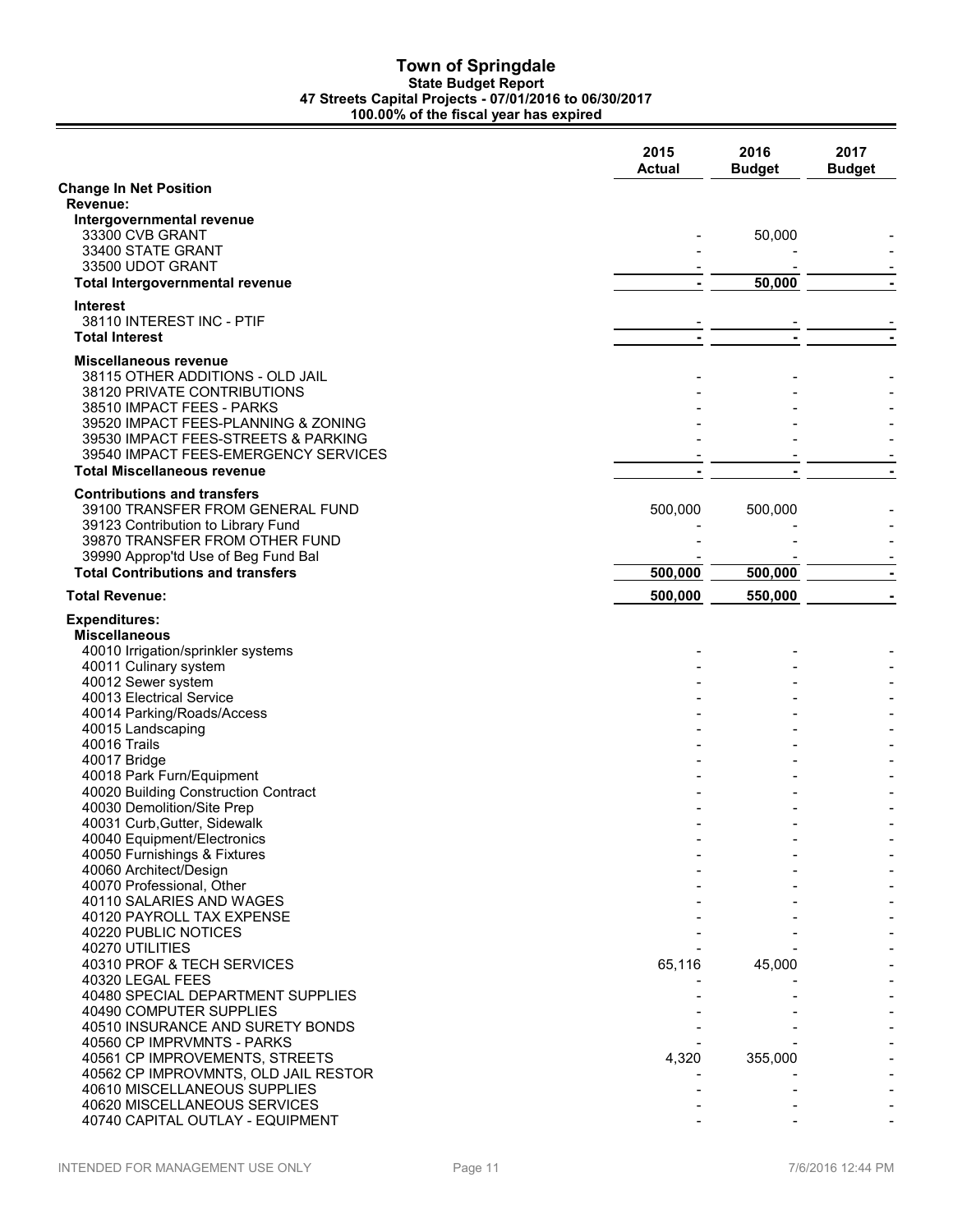### **Town of Springdale State Budget Report 47 Streets Capital Projects - 07/01/2016 to 06/30/2017 100.00% of the fiscal year has expired**

| <b>Total Miscellaneous</b>                                                  | 2015<br><b>Actual</b><br>69,436 | 2016<br><b>Budget</b><br>400,000 | 2017<br><b>Budget</b> |
|-----------------------------------------------------------------------------|---------------------------------|----------------------------------|-----------------------|
| Transfers<br>40880 INTRFUND LOAN, XFER OR CONTRIB<br><b>Total Transfers</b> |                                 |                                  |                       |
| <b>Total Expenditures:</b>                                                  | 69,436                          | 400,000                          |                       |
| <b>Total Change In Net Position</b>                                         | 430,564                         | 150,000                          |                       |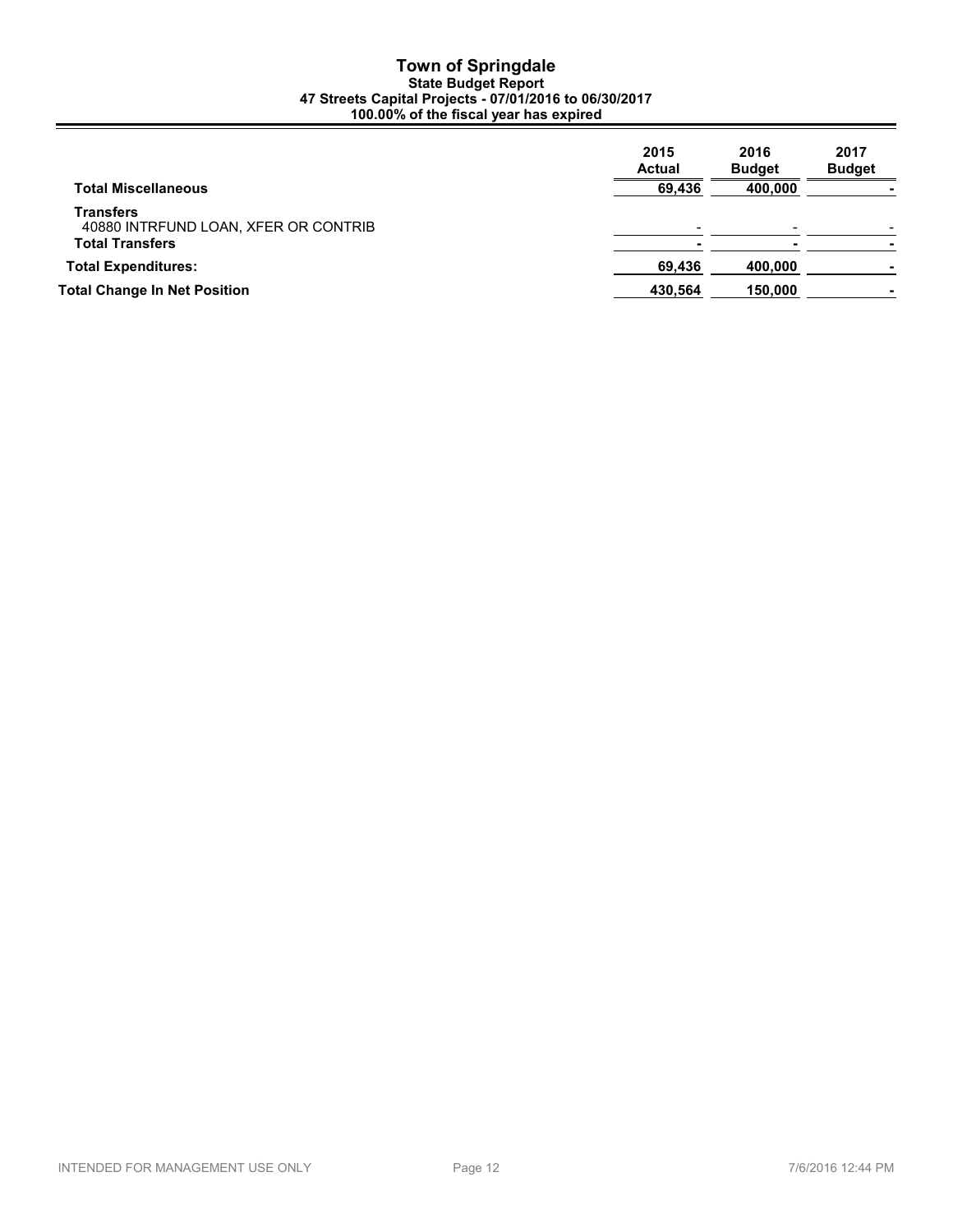### **Town of Springdale State Budget Report 48 CDBG - Affordable Housing - 07/01/2016 to 06/30/2017 100.00% of the fiscal year has expired**

|                                                    | 2015<br><b>Actual</b> | 2016<br><b>Budget</b> | 2017<br><b>Budget</b> |
|----------------------------------------------------|-----------------------|-----------------------|-----------------------|
| <b>Change In Net Position</b>                      |                       |                       |                       |
| Revenue:                                           |                       |                       |                       |
| Intergovernmental revenue                          |                       |                       |                       |
| 33400 STATE GRANT                                  |                       |                       |                       |
| Total Intergovernmental revenue                    |                       |                       |                       |
| Interest                                           |                       |                       |                       |
| 38110 INTEREST INC - PTIF                          |                       |                       |                       |
| <b>Total Interest</b>                              |                       |                       |                       |
| <b>Contributions and transfers</b>                 |                       |                       |                       |
| 39100 TRANSFER FROM GENERAL FUND                   |                       |                       |                       |
| 39870 Transfer From Other Funds                    |                       |                       |                       |
| <b>Total Contributions and transfers</b>           | $\blacksquare$        | $\blacksquare$        |                       |
| <b>Total Revenue:</b>                              |                       |                       |                       |
|                                                    |                       |                       |                       |
| <b>Expenditures:</b>                               |                       |                       |                       |
| <b>Miscellaneous</b>                               |                       |                       |                       |
| 40010 Irrigation/sprinkler systems                 |                       |                       |                       |
| 40011 Culinary system                              |                       |                       |                       |
| 40012 Sewer system<br>40013 Electrical Service     |                       |                       |                       |
| 40014 Parking/Roads/Access                         |                       |                       |                       |
| 40015 Landscaping                                  |                       |                       |                       |
| <b>40016 Trails</b>                                |                       |                       |                       |
| 40017 Bridge                                       |                       |                       |                       |
| 40018 Park Furn/Equipment                          |                       |                       |                       |
| 40020 Building Construction Contract               |                       |                       |                       |
| 40030 Demolition/Site Prep                         |                       |                       |                       |
| 40031 Curb, Gutter, Sidewalk                       |                       |                       |                       |
| 40040 Equipment/Electronics                        |                       |                       |                       |
| 40050 Furnishings & Fixtures                       |                       |                       |                       |
| 40060 Architect/Design                             |                       |                       |                       |
| 40070 Professional, Other                          |                       |                       |                       |
| 40110 SALARIES AND WAGES                           |                       |                       |                       |
| 40120 PAYROLL TAX EXPENSE                          |                       |                       |                       |
| 40130 EMPLOYEE BENEFITS                            |                       |                       |                       |
| 40220 PUBLIC NOTICES<br>40310 PROF & TECH SERVICES |                       |                       |                       |
| 40320 LEGAL FEES                                   |                       |                       |                       |
| 40480 SPECIAL DEPARTMENT SUPPLIES                  |                       |                       |                       |
| 40490 COMPUTER SUPPLIES                            |                       |                       |                       |
| 40510 INSURANCE AND SURETY BONDS                   |                       |                       |                       |
| 40560 CP IMPRVMNTS - PARKS                         |                       |                       |                       |
| 40561 CP IMPROVEMENTS, STREETS                     |                       |                       |                       |
| 40562 CP IMPROVMNTS, P/Z                           |                       |                       |                       |
| 40563 CP IMPRVMNTS, EMS                            |                       |                       |                       |
| 40620 MISCELLANEOUS SERVICES                       |                       |                       |                       |
| 40740 CAPITAL OUTLAY - EQUIPMENT                   |                       |                       |                       |
| <b>Total Miscellaneous</b>                         |                       |                       |                       |
| <b>Transfers</b>                                   |                       |                       |                       |
| 40880 INTRFUND LOAN, XFER OR CONTRIB               |                       |                       |                       |
| 90000 TRANSFERS                                    |                       |                       | <u> - _ _ _</u>       |
| <b>Total Transfers</b>                             |                       |                       |                       |
| <b>Total Expenditures:</b>                         |                       |                       |                       |
|                                                    |                       |                       |                       |
| <b>Total Change In Net Position</b>                |                       |                       |                       |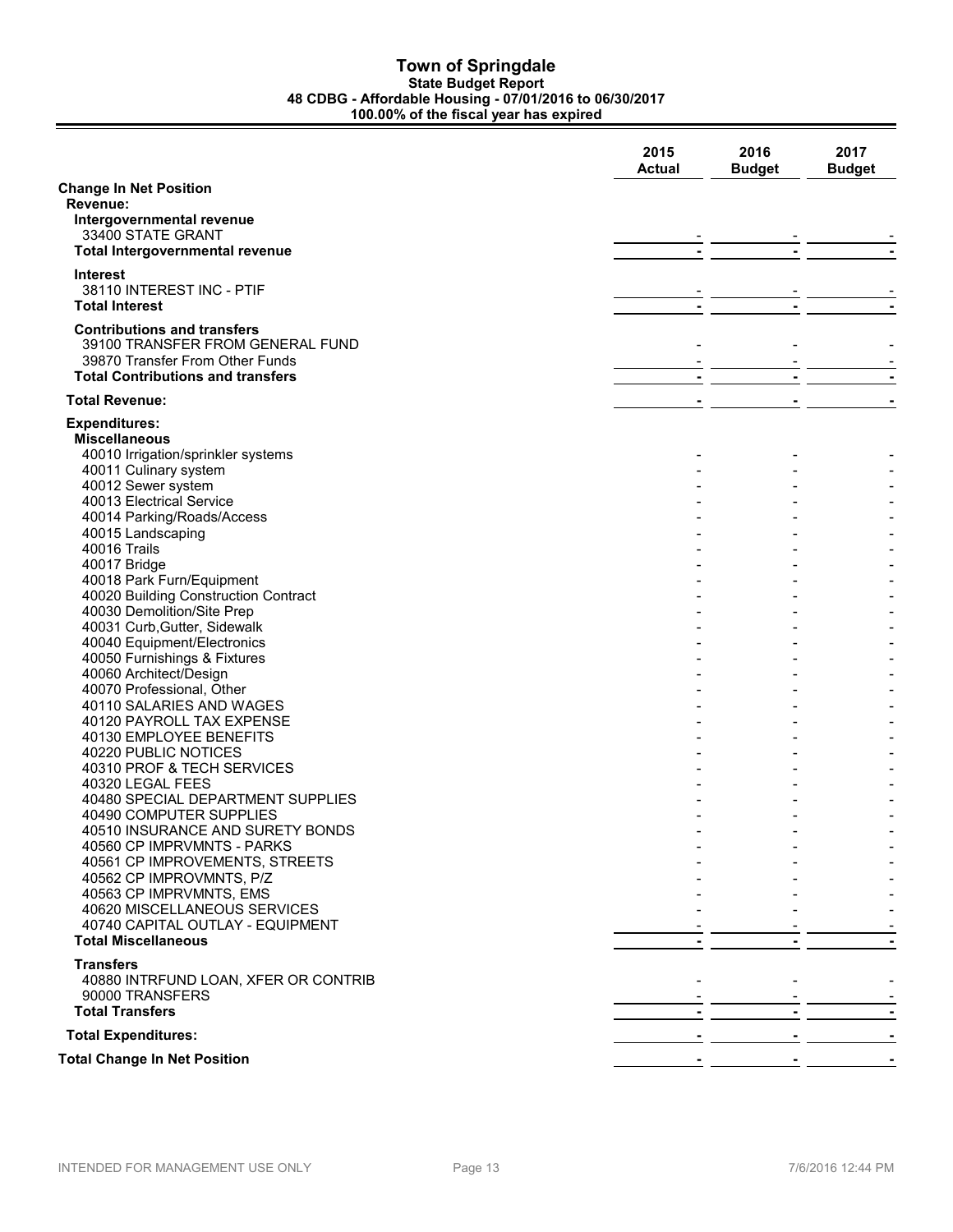|                                                                                                 | 2015<br><b>Actual</b> | 2016<br><b>Budget</b> | 2017<br><b>Budget</b> |
|-------------------------------------------------------------------------------------------------|-----------------------|-----------------------|-----------------------|
| <b>Income or Expense</b>                                                                        |                       |                       |                       |
| <b>Income From Operations:</b>                                                                  |                       |                       |                       |
| <b>Operating income</b><br>37100 IRRIGATION WATER SALES                                         | 17,363                | 17,946                | 17,000                |
| 37300 UTILITY ENCROACHMENT PERMITS<br>37600 IRRIGATION O&M FEES<br>37700 Irrigation Assessments | 9,333<br>3,037        | 40,000                | 20,000                |
| <b>Total Operating income</b>                                                                   | 29,733                | 57,946                | 37,000                |
|                                                                                                 |                       |                       |                       |
| <b>Operating expense</b><br>40110 SALARIES AND WAGES                                            | 20,022                | 16,950                | 19,640                |
| 40120 PAYROLL TAX EXPENSE                                                                       | 1,502                 | 1,727                 | 1,781                 |
| 40130 EMPLOYEE BENEFITS                                                                         | 10,780                | 8,749                 | 11,419                |
| 40210 BOOKS AND SUBSCRIPTIONS                                                                   |                       |                       |                       |
| 40220 PUBLIC NOTICES                                                                            |                       |                       |                       |
| 40230 TRAVEL                                                                                    |                       |                       |                       |
| 40235 Vehicle Expense (Gas, R/M)                                                                |                       |                       |                       |
| 40237 DUMP TRUCK RENTAL EXPENSE                                                                 |                       |                       |                       |
| 40240 OFFICE SUPPLIES AND EXPENSE                                                               |                       |                       |                       |
| 40250 EQUIPMENT-SUPPLIES & MTCE<br>40255 SHOP EQUIPMENT/SUPPLIES                                | 6,071<br>1,146        | 5,000<br>2,713        | 10,030<br>2,713       |
| 40260 BLDGS & GRNDS-SUPPLIES & MTCE                                                             | 1,961                 |                       |                       |
| 40265 Uniforms                                                                                  |                       |                       |                       |
| 40270 UTILITIES                                                                                 | 10,557                | 12,615                | 12,615                |
| 40280 TELEPHONE                                                                                 |                       |                       |                       |
| 40290 POSTAGE                                                                                   |                       |                       |                       |
| 40300 CONTRACT LABOR & EQUIP.                                                                   |                       |                       |                       |
| 40310 PROF & TECH SERVICES                                                                      |                       | 12,000                | 12,000                |
| 40330 EDUCATION AND TRAINING                                                                    |                       |                       |                       |
| 40340 DUES AND MEMBERSHIPS                                                                      |                       |                       |                       |
| 40360 IRRIG SHARE PURCHASE<br>40380 WATER RIGHTS ASSESSMENT                                     |                       |                       |                       |
| 40390 IRRIG SHARES ASSESSMENT                                                                   | 1,668                 | 1,668                 | 1,668                 |
| 40480 SPECIAL DEPARTMENT SUPPLIES                                                               |                       |                       |                       |
| 40510 INSURANCE AND SURETY BONDS                                                                |                       |                       |                       |
| 40520 BANK CHARGES                                                                              |                       |                       |                       |
| 40610 MISCELLANEOUS SUPPLIES                                                                    |                       |                       |                       |
| 40620 MISCELLANEOUS SERVICES                                                                    |                       |                       |                       |
| 40625 BAD DEBT                                                                                  |                       |                       |                       |
| 40650 DEPRECIATION                                                                              | 15,093                |                       |                       |
| 40740 CAP OUTLAY - EQUIPMENT                                                                    | 5,969                 | 15,662                | 3,754                 |
| 40750 CAP OUTLAY - SPEC PROJ<br>40780 CAPITAL OUTLAY - IRRIGATION PROJECT                       | 716                   | 610                   | 463                   |
| 40790 CAP OUTLAY - OTHER                                                                        |                       |                       |                       |
| <b>Total Operating expense</b>                                                                  | 75,485                | 77,694                | 76,083                |
|                                                                                                 |                       |                       |                       |
| <b>Total Income From Operations:</b>                                                            | (45, 752)             | (19, 748)             | (39,083)              |
| <b>Non-Operating Items:</b>                                                                     |                       |                       |                       |
| Non-operating income                                                                            |                       |                       |                       |
| 37200 CONNECTION FEES                                                                           | 40                    |                       |                       |
| 38100 INTEREST EARNINGS<br>38110 INTEREST - STATE TREASURERS                                    |                       |                       |                       |
| 38400 SALE OF FIXED ASSETS                                                                      |                       |                       |                       |
| 38900 MISCELLANEOUS                                                                             |                       |                       |                       |
| 38910 PENALTIES                                                                                 |                       |                       |                       |
| 39860 TRANSFER FROM SEWER FUND                                                                  | 120,000               | 41,000                | 41,000                |
| 39870 TRANSFER FROM WATER FUND                                                                  | 15,000                |                       |                       |
| 39880 TRANSFER FROM GENERAL FUND                                                                |                       |                       |                       |
| 39990 Approp'td Use of Beg Fund Bal                                                             |                       | 10,000                |                       |
| <b>Total Non-operating income</b>                                                               | 135,040               | 51,000                | 41,000                |

**Non-operating expense**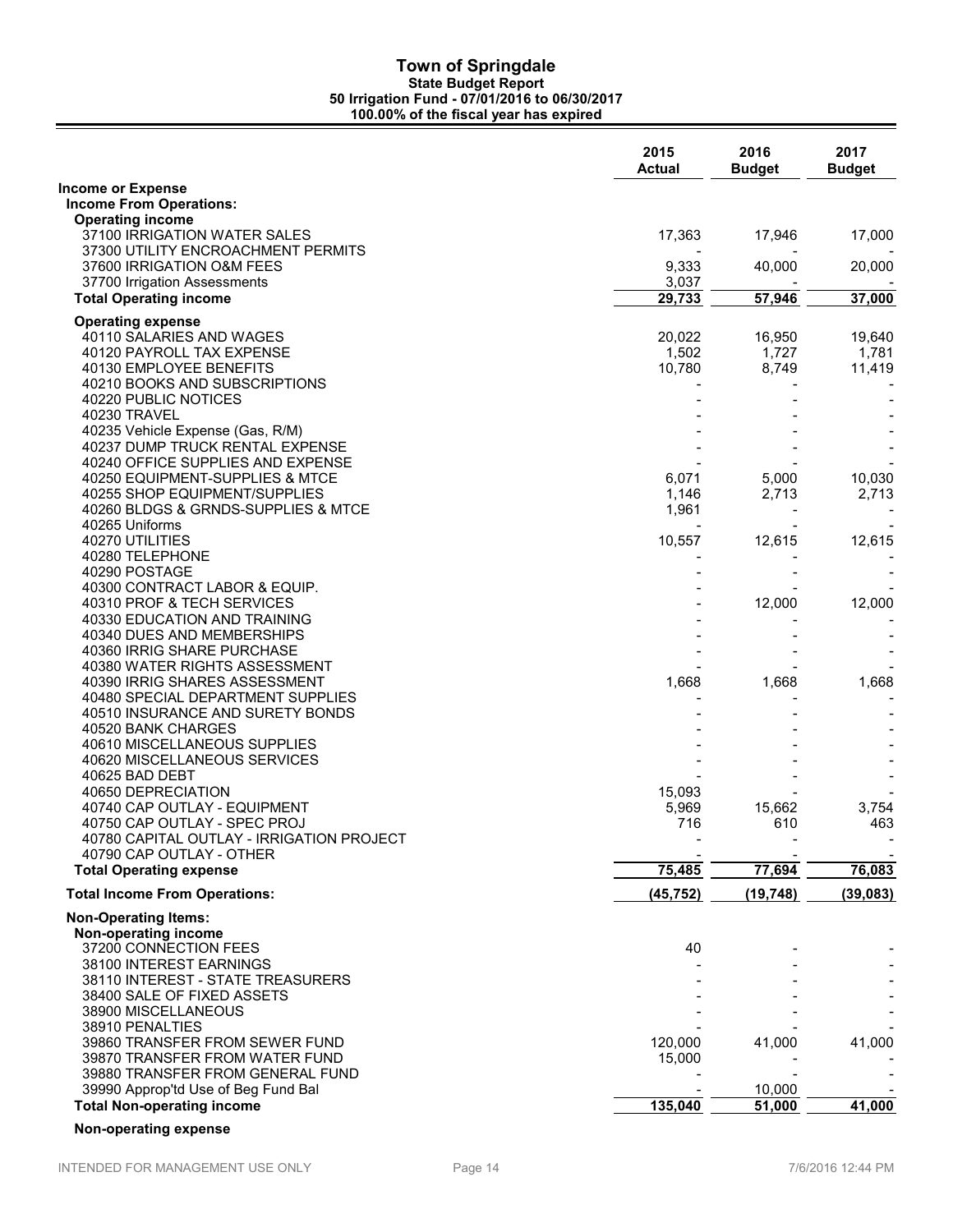|                                     | 2015<br><b>Actual</b> | 2016<br><b>Budget</b> | 2017<br><b>Budget</b> |
|-------------------------------------|-----------------------|-----------------------|-----------------------|
| 40810 DEBT SERVICE - PRINCIPAL      |                       |                       |                       |
| 40820 DEBT SERVICE - INTEREST       |                       |                       |                       |
| 40821 Loss - Disposal of Assets     |                       |                       |                       |
| 90400 TRANSFER TO CAP PROJECTS FUND |                       |                       |                       |
| 90880 TRANSFER TO GENERAL FUND      |                       |                       |                       |
| <b>Total Non-operating expense</b>  |                       |                       |                       |
| <b>Total Non-Operating Items:</b>   | 135.040               | 51.000                | 41,000                |
| Total Income or Expense             | 89,288                | 31,252                | 1.917                 |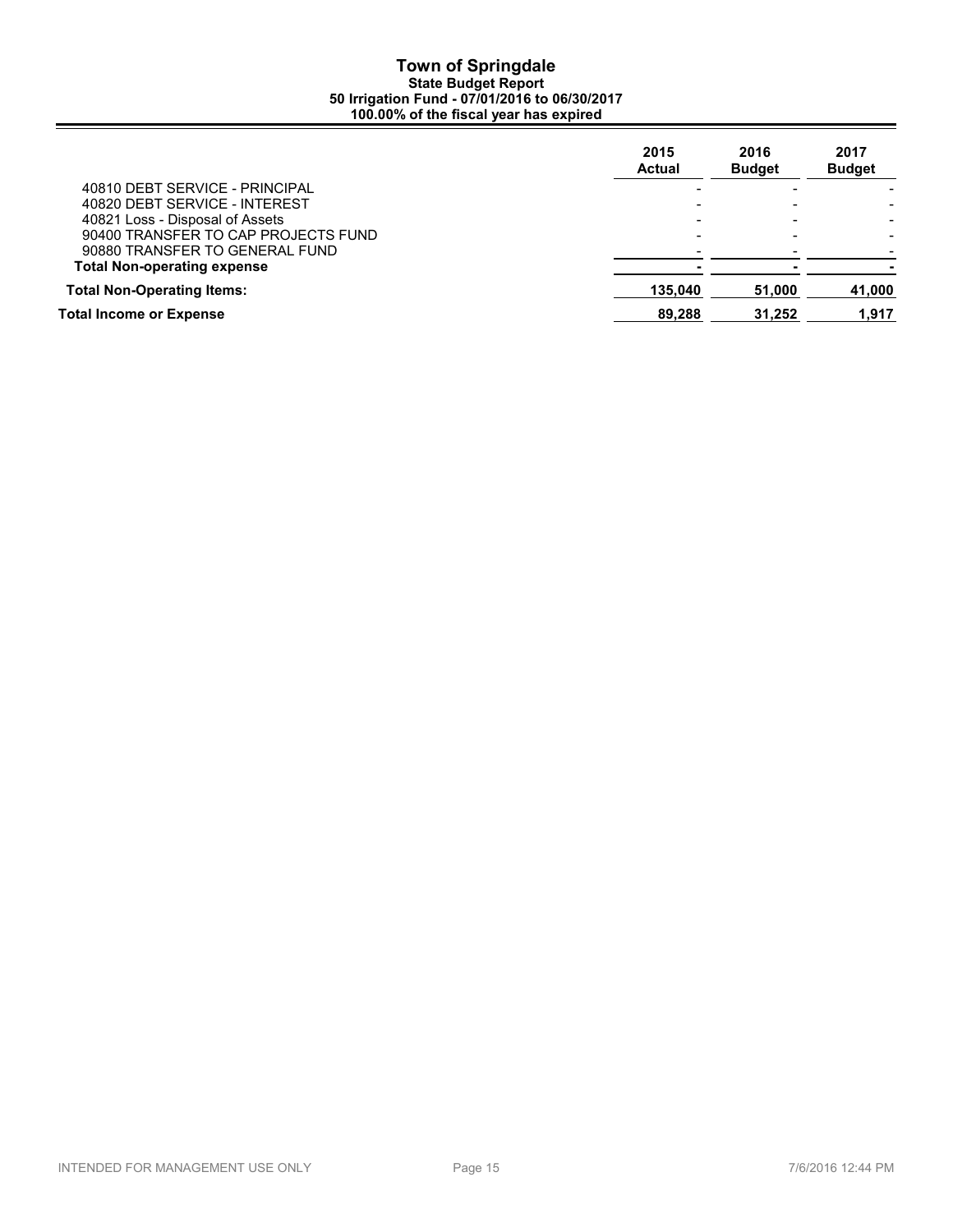|                                                    | 2015<br><b>Actual</b> | 2016<br><b>Budget</b> | 2017<br><b>Budget</b> |
|----------------------------------------------------|-----------------------|-----------------------|-----------------------|
| <b>Income or Expense</b>                           |                       |                       |                       |
| <b>Income From Operations:</b>                     |                       |                       |                       |
| <b>Operating income</b>                            |                       |                       |                       |
| 37100 WATER SALES                                  | 480,276               | 525,000               | 540,000               |
| 37400 CONTRIBUTED RESORT TAX                       |                       |                       |                       |
| 37500 GARBAGE                                      | 34,372                | 35,310                | 34,000                |
| 37600 IRRIGATION FEES                              |                       |                       |                       |
| 37700 Irrigation Assessments                       |                       |                       |                       |
| 39980 Water Dedication Fee-in-Lieu                 | 9,025                 | 27,550                |                       |
| <b>Total Operating income</b>                      | 523,673               | 587,860               | 574,000               |
| <b>Operating expense</b>                           |                       |                       |                       |
| 40110 SALARIES AND WAGES                           | 138,064               | 165,972               | 153,387               |
| 40115 SALARIES & WAGES-IRRIGATION                  |                       |                       |                       |
| 40120 PAYROLL TAX EXPENSE                          | 10,418                | 16,241                | 14,830                |
| 40130 EMPLOYEE BENEFITS                            | 72,552                | 86,486                | 86,159                |
| 40210 BOOKS AND SUBSCRIPTIONS                      |                       | 107                   |                       |
| 40220 PUBLIC NOTICES                               |                       |                       |                       |
| 40230 TRAVEL                                       | 24                    | 250                   | 50                    |
| 40235 Vehicle Expense (Gas, R/M)                   | 1,248                 | 2,400                 | 2,400                 |
| 40236 Vehicle Fuel                                 | 1,613                 | 2,000                 | 1,750                 |
| 40237 DUMP TRUCK RENTAL EXPENSE                    |                       |                       |                       |
| 40240 OFFICE SUPPLIES AND EXPENSE                  | 239                   | 428                   | 450                   |
| 40250 EQUIPMENT-SUPPLIES & MTCE                    | 18,677                | 38,701                | 47,450                |
| 40252 Chemicals                                    | 15,010                | 18,000                | 15,500                |
| 40255 SHOP EQUIPMENT/SUPPLIES                      | 1,146                 | 2,713                 | 2,713                 |
| 40260 BLDGS & GRNDS-SUPPLIES & MTCE                | 2,085                 | 864                   | 864                   |
| 40265 Uniforms                                     | 527                   | 450                   | 360                   |
| 40270 UTILITIES                                    | 34,295                | 39,400                | 39,400                |
| 40275 UTILITIES - IRRIGATION                       |                       |                       |                       |
| 40280 TELEPHONE                                    | 2,997                 | 3,200                 | 3,100                 |
| 40290 POSTAGE                                      | 1,821                 | 2,380                 | 2,460                 |
| 40300 CONTRACT LABOR & EQUIP.                      | 1,491                 | 15,000                | 15,000                |
| 40310 PROF & TECH SERVICES                         | 6,544                 | 47,000                | 18,584                |
| 40330 EDUCATION AND TRAINING                       | 410                   | 3,400                 | 4,300                 |
| 40340 DUES AND MEMBERSHIPS                         | 100                   | 500                   | 500                   |
| 40350 GARBAGE ADMIN                                | 31,162                | 35,650                | 41,200                |
| 40360 PURCHASED WATER                              | 10,010                | 10,000                | 10,000                |
| 40370 WATER TESTS                                  | 3,955                 | 4,200                 | 3,000                 |
| 40380 WATER RIGHTS ASSESSMENT                      | 48                    | 100                   | 100                   |
| 40390 IRRIG SHARES ASSESSMENT                      |                       |                       |                       |
| 40480 SPECIAL DEPARTMENT SUPPLIES                  | 48                    | 200                   | 300                   |
| 40490 COMPUTER SUPPLIES                            | 1,478                 | 15,077                | 1,974                 |
| 40510 INSURANCE AND SURETY BONDS                   | 12,424<br>3.500       | 12,942                | 13,337                |
| 40520 BANK CHARGES<br>40610 MISCELLANEOUS SUPPLIES |                       | 1,750<br>338          | 1,750<br>250          |
| 40620 MISCELLANEOUS SERVICES                       |                       | 250                   | 250                   |
| 40625 BAD DEBT                                     |                       |                       |                       |
| 40650 DEPRECIATION                                 | 158,301               |                       |                       |
| 40740 CAP OUTLAY - EQUIPMENT                       | 8,929                 | 47,405                | 57,831                |
| 40750 CAP OUTLAY - SPEC PROJ                       | 1,827                 | 1,223                 | 1,223                 |
| 40780 CAPITAL OUTLAY - WTR PROJECTS                | 200                   | 5,925                 | 5,925                 |
| 40790 CAP OUTLAY - OTHER                           |                       |                       |                       |
| 40795 CAPITAL OUTLAY - ARRA PROJECT                |                       |                       |                       |
| <b>Total Operating expense</b>                     | 541,143               | 580,552               | 546,397               |
|                                                    |                       |                       |                       |
| <b>Total Income From Operations:</b>               | (17, 470)             | 7,308                 | 27,603                |
| <b>Non-Operating Items:</b>                        |                       |                       |                       |
| Non-operating income                               |                       |                       |                       |
| 37200 CONNECTION FEES                              | 50,820                | 90,806                | 36,360                |
| 37300 UTILITY ENCROACHMENT PERMITS                 |                       | 150                   |                       |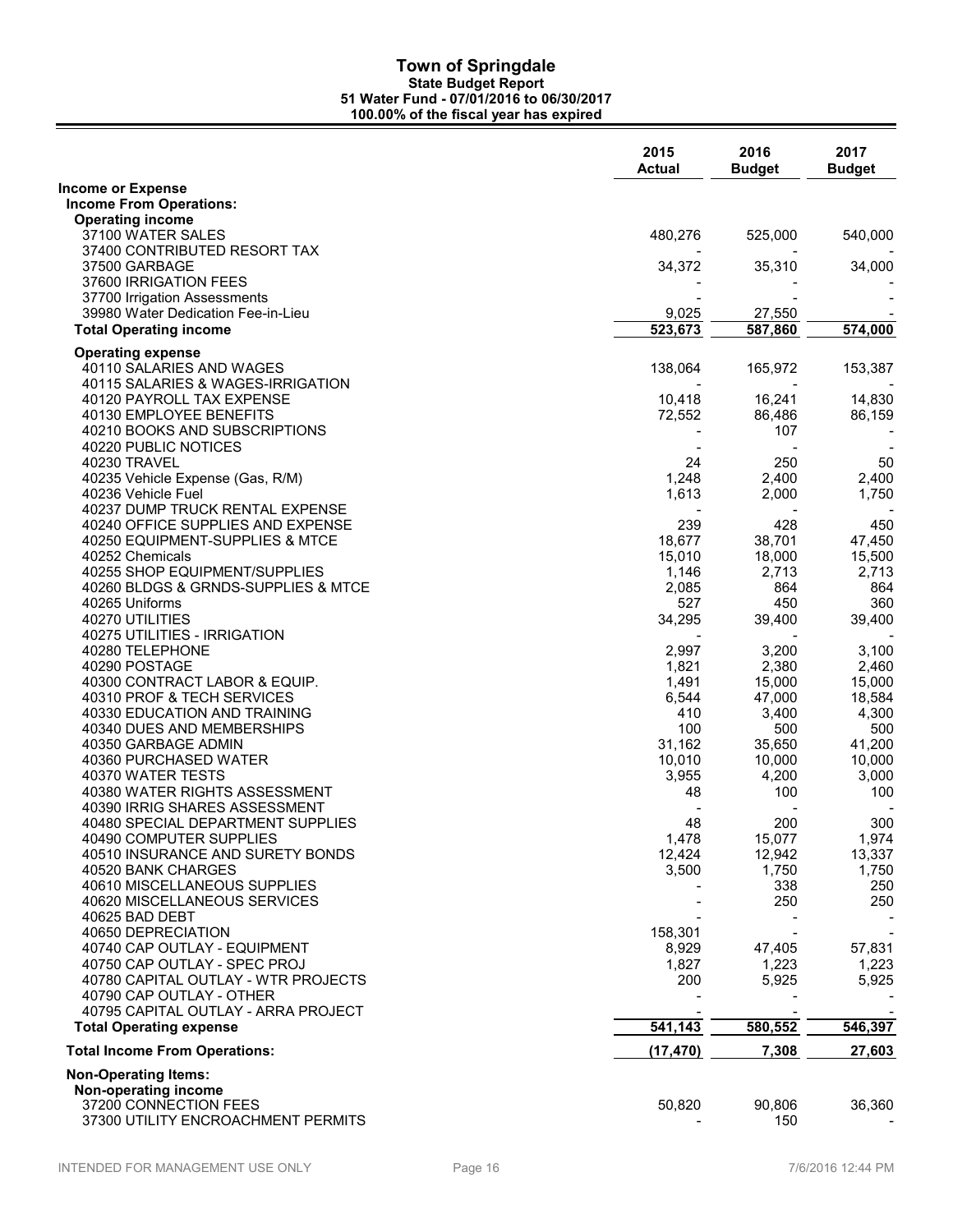|                                                                          | 2015<br><b>Actual</b> | 2016<br><b>Budget</b> | 2017<br><b>Budget</b> |
|--------------------------------------------------------------------------|-----------------------|-----------------------|-----------------------|
| 38100 INTEREST EARNINGS                                                  | 428                   | 608                   | 400                   |
| 38110 INTEREST - STATE TREASURERS                                        | 1,260                 | 1,890                 | 1,200                 |
| 38120 STATE PLANNING GRANT                                               |                       | 17,355                |                       |
| 38130 WATER TANK PROJECT GRANT REV                                       |                       |                       |                       |
| 38140 STATE CIB                                                          |                       |                       |                       |
| 38400 SALE OF FIXED ASSETS                                               |                       |                       |                       |
| 38570 FEMA PROCEEDS                                                      |                       |                       |                       |
| 38800 BWR Reimb, Water Project                                           |                       |                       |                       |
| 38870 ARRA PROJECT FUNDS                                                 |                       |                       |                       |
| 38900 MISCELLANEOUS                                                      | 1,305                 | 5,987                 | 1,000                 |
| 38910 PENALTIES                                                          | 13,882                | 985                   | 15,000                |
| 3892 CAPITAL CONTRIBUTIONS                                               |                       |                       |                       |
| 39870 XFER FROM GENERAL FUND                                             | 60,000                | 62,757                | 62,757                |
| 39990 Approp'td Use of Beg Fund Bal<br><b>Total Non-operating income</b> | 127,695               | 53,306<br>233,844     | 70,500                |
|                                                                          |                       |                       | 187,217               |
| Non-operating expense                                                    |                       |                       |                       |
| 40810 DEBT SERVICE - PRINCIPAL                                           |                       | 151,750               | 155,750               |
| 40820 DEBT SERVICE - INTEREST                                            | 24,104                | 23,570                | 22,280                |
| 40821 Loss - Disposal of Assets                                          |                       |                       |                       |
| 40830 Due to General Fund                                                |                       |                       |                       |
| 90400 TRANSFER TO CAP PROJECTS FUND                                      |                       |                       |                       |
| 90500 TRANSFER TO IRRIGATION FUND                                        | 15,000                |                       |                       |
| 90600 RENEWAL/REPLACEMENT FUND                                           |                       | 34,971                | 35,106                |
| 90880 TRANSFER TO GENERAL FUND<br>90990 Appropriated Increase Fund Bal   |                       |                       |                       |
| <b>Total Non-operating expense</b>                                       | 39,104                | 210,291               | 213,136               |
| <b>Total Non-Operating Items:</b>                                        | 88,591                | 23,553                | (25, 919)             |
| Total Income or Expense                                                  | 71,121                | 30,861                | 1,684                 |
|                                                                          |                       |                       |                       |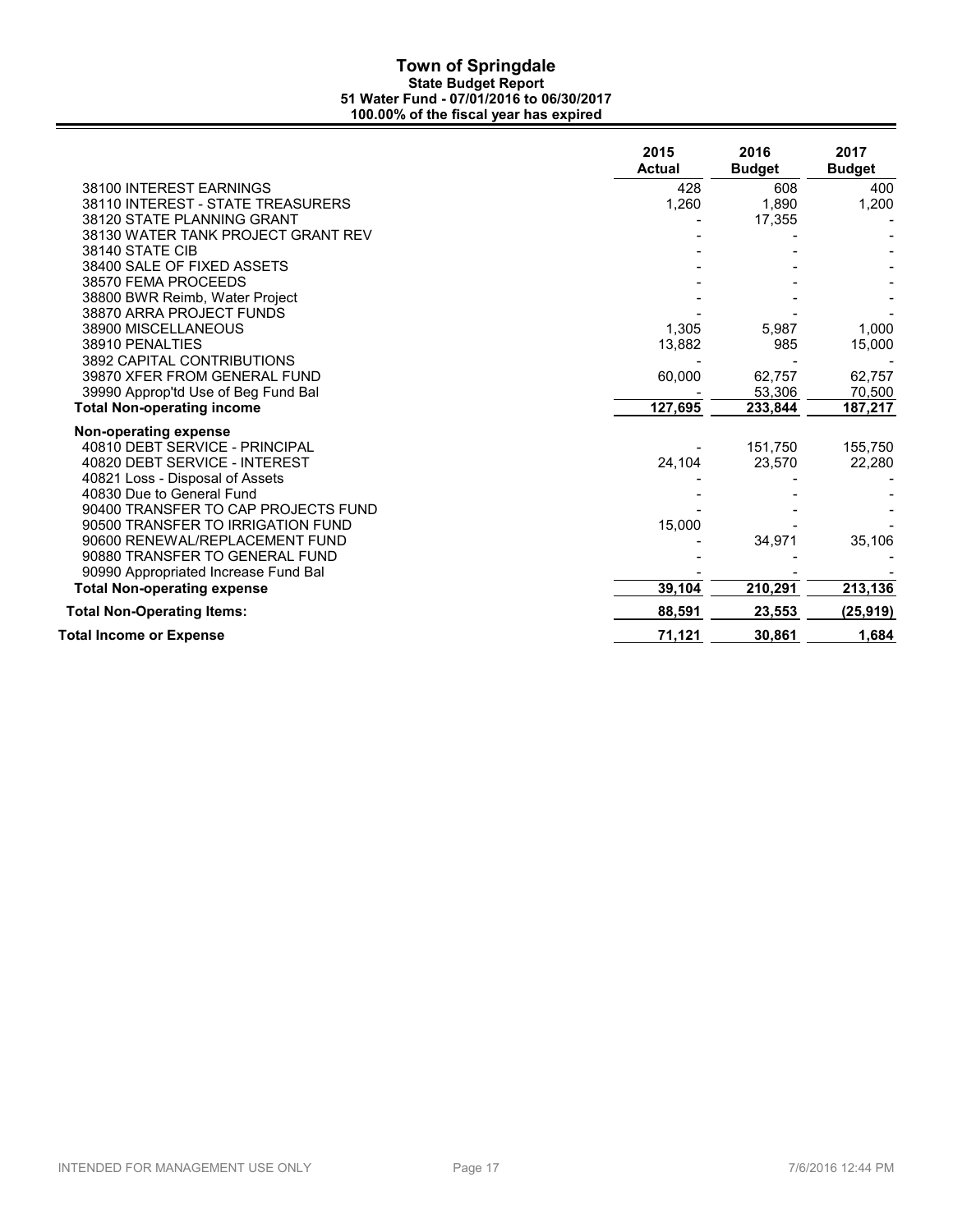|                                                                      | 2015<br><b>Actual</b> | 2016<br><b>Budget</b> | 2017<br><b>Budget</b> |
|----------------------------------------------------------------------|-----------------------|-----------------------|-----------------------|
| <b>Income or Expense</b>                                             |                       |                       |                       |
| <b>Income From Operations:</b>                                       |                       |                       |                       |
| <b>Operating income</b><br>37100 SEWER SERVICES                      | 242,350               | 270,000               | 270,000               |
| <b>Total Operating income</b>                                        | 242,350               | 270,000               | 270,000               |
|                                                                      |                       |                       |                       |
| <b>Operating expense</b>                                             |                       |                       |                       |
| 40110 SALARIES AND WAGES<br>40120 PAYROLL TAX EXPENSE                | 64,269<br>4,851       | 66,724<br>5,799       | 68,089<br>5,887       |
| 40130 EMPLOYEE BENEFITS                                              | 31,623                | 34,118                | 35,370                |
| 40210 BOOKS AND SUBSCRIPTIONS                                        |                       |                       |                       |
| 40220 PUBLIC NOTICES                                                 |                       |                       |                       |
| 40230 TRAVEL                                                         |                       | 450                   | 250                   |
| 40235 Vehicle Expense (Gas, R/M)                                     | 2,200                 | 2,400                 | 2,400                 |
| 40236 Vehicle Fuel                                                   | 2,832                 | 3,050                 | 2,050                 |
| 40237 DUMP TRUCK RENTAL EXPENSE<br>40240 OFFICE SUPPLIES AND EXPENSE | 232                   | 300                   | 450                   |
| 40250 EQUIPMENT-SUPPLIES & MTCE                                      | 5,456                 | 9,055                 | 8,880                 |
| 40252 Chemicals                                                      |                       | 400                   | 400                   |
| 40255 SHOP EQUIPMENT/SUPPLIES                                        | 1,146                 | 2,713                 | 2,713                 |
| 40260 BLDGS & GRNDS-SUPPLIES & MTCE                                  | 2,085                 | 314                   | 314                   |
| 40265 Uniforms                                                       | 450                   | 450                   | 360                   |
| 40270 UTILITIES                                                      | 6,836                 | 9,800                 | 13,765                |
| 40280 TELEPHONE<br>40290 POSTAGE                                     | 715                   | 750                   | 700                   |
| 40300 CONTRACT LABOR                                                 | 1,548                 | 2,200<br>10,000       | 2,200<br>10,000       |
| 40310 PROF & TECH SERVICES                                           | 27,869                | 20,076                | 23,076                |
| 40330 EDUCATION AND TRAINING                                         |                       | 800                   | 1,300                 |
| 40340 DUES AND MEMBERSHIPS                                           | 400                   | 450                   | 450                   |
| 40370 TESTING & DISCHARGE                                            | 500                   | 1,050                 | 720                   |
| 40480 SPECIAL DEPARTMENT SUPPLIES                                    | 48                    | 200                   | 300                   |
| 40490 COMPUTER SUPPLIES                                              | 1,996                 | 2,026                 | 2,164                 |
| 40510 INSURANCE AND SURETY BONDS<br>40520 BANK CHARGES               | 8,638                 | 8,718                 | 8,960                 |
| 40610 MISCELLANEOUS SUPPLIES                                         |                       | 253                   | 250                   |
| 40620 MISCELLANEOUS SERVICES                                         | 220                   | 500                   | 500                   |
| 40625 BAD DEBT                                                       |                       |                       |                       |
| 40650 DEPRECIATION                                                   | 87,996                | 80,000                | 60,000                |
| 40740 CAP OUTLAY - EQUIPMENT                                         |                       | 31,338                | 13,624                |
| 40750 CAP OUTLAY - SPECIAL PROJECTS                                  | 1,500                 | 1,223                 | 1,223                 |
| 40780 CAPITAL OUTLAY - SPEC PROJECTS<br>40790 CAP OUTLAY - OTHER     | 11,086<br>11,487      | 65,891<br>10,522      | 8,500<br>7,800        |
| 40795 CAPITAL OUTLAY - ARRA PROJECT                                  |                       |                       |                       |
| <b>Total Operating expense</b>                                       | 275,983               | 371,570               | 282,695               |
| <b>Total Income From Operations:</b>                                 | (33, 633)             | (101, 570)            | (12, 695)             |
| <b>Non-Operating Items:</b>                                          |                       |                       |                       |
| Non-operating income                                                 |                       |                       |                       |
| 37200 CONNECTION FEES                                                |                       |                       |                       |
| 37300 UTILITY ENCROACHMENT PERMITS                                   |                       |                       |                       |
| 38040 GRANT REVENUE<br>38100 INTEREST EARNINGS                       |                       |                       |                       |
| 38110 INTEREST - STATE TREASURERS                                    | 1,112                 | 1,500                 | 1,000                 |
| 38120 STATE PLANNING ADVANCE                                         |                       |                       |                       |
| 38130 Solar Panel Grant Revenue                                      |                       |                       |                       |
| 3840 Gain / (Loss) on disposal of assets                             |                       |                       |                       |
| 38870 ARRA PROJECT FUNDS                                             |                       |                       |                       |
| 38880 NPS Reimb, Sewer Project                                       |                       |                       |                       |
| 38885 BWQ Reimb, Sewer Project<br>38900 MISCELLANEOUS                |                       |                       | 6,000                 |
| 38910 DUMP TRUCK RENTAL REVENUE                                      |                       |                       |                       |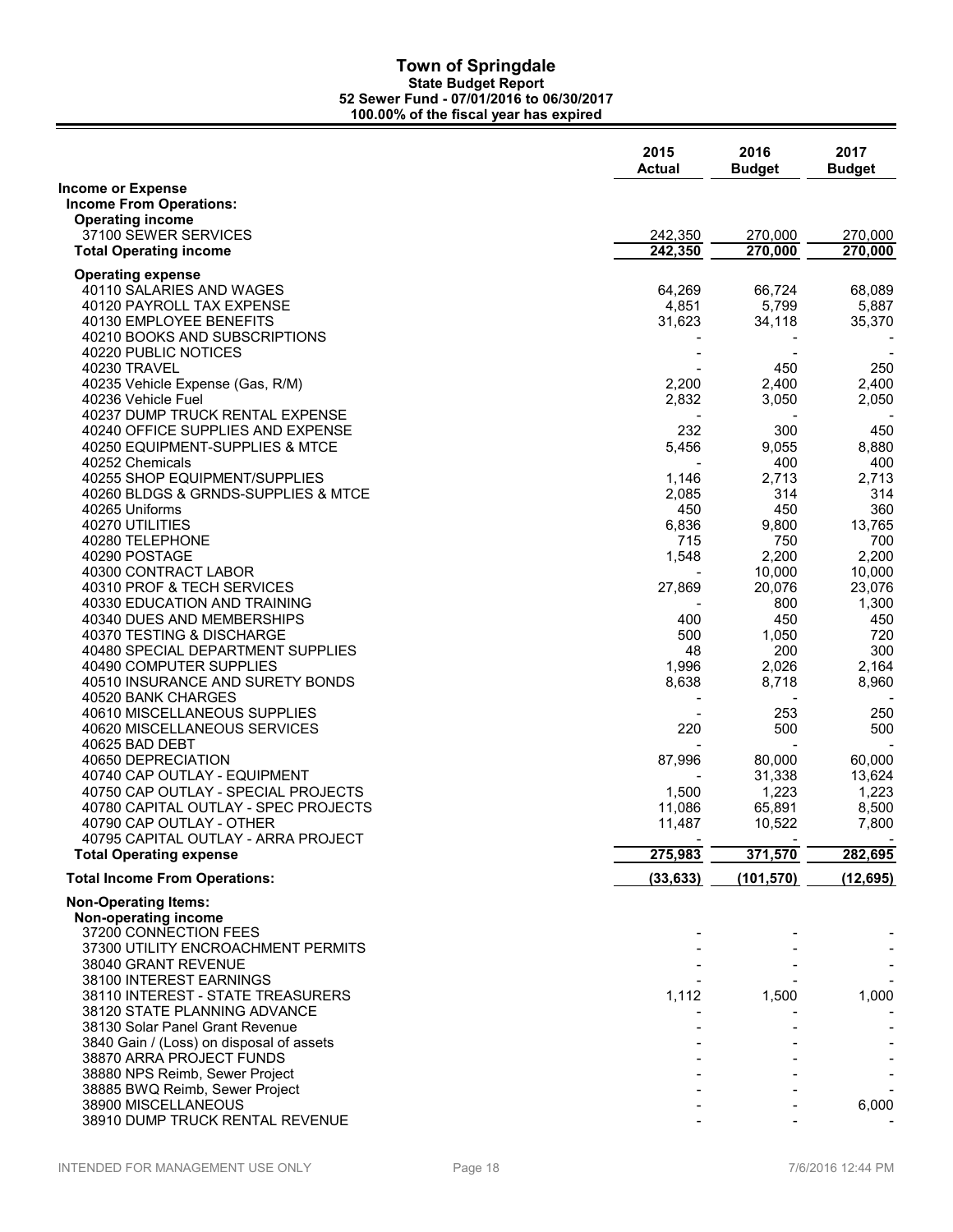|                                             | 2015<br><b>Actual</b> | 2016<br><b>Budget</b> | 2017<br><b>Budget</b> |
|---------------------------------------------|-----------------------|-----------------------|-----------------------|
| 39870 INTRFUND LOAN, XFER OR CONTRIB        |                       | 941                   | 941                   |
| 39990 Appropriated Use of Beginning Balance |                       | 127.197               | 51,000                |
| <b>Total Non-operating income</b>           | 1,112                 | 129,638               | 58,941                |
| Non-operating expense                       |                       |                       |                       |
| 40810 DEBT SERVICE - PRINCIPAL              |                       |                       |                       |
| 40820 DEBT SERVICE - INTEREST               |                       |                       |                       |
| 40821 Loss - Disposal of Assets             |                       |                       |                       |
| 40830 Due to General Fund                   |                       |                       |                       |
| 40880 TRANSFER TO IRRIGATION FUND           | 120.000               | 41,000                | 41,000                |
| 90400 TRANSFER TO CAP PROJECTS FUND         |                       |                       |                       |
| 90880 TRANSFER TO GENERAL FUND              |                       |                       |                       |
| <b>Total Non-operating expense</b>          | 120,000               | 41,000                | 41,000                |
| <b>Total Non-Operating Items:</b>           | (118, 888)            | 88,638                | 17,941                |
| Total Income or Expense                     | (152, 521)            | (12,932)              | 5,246                 |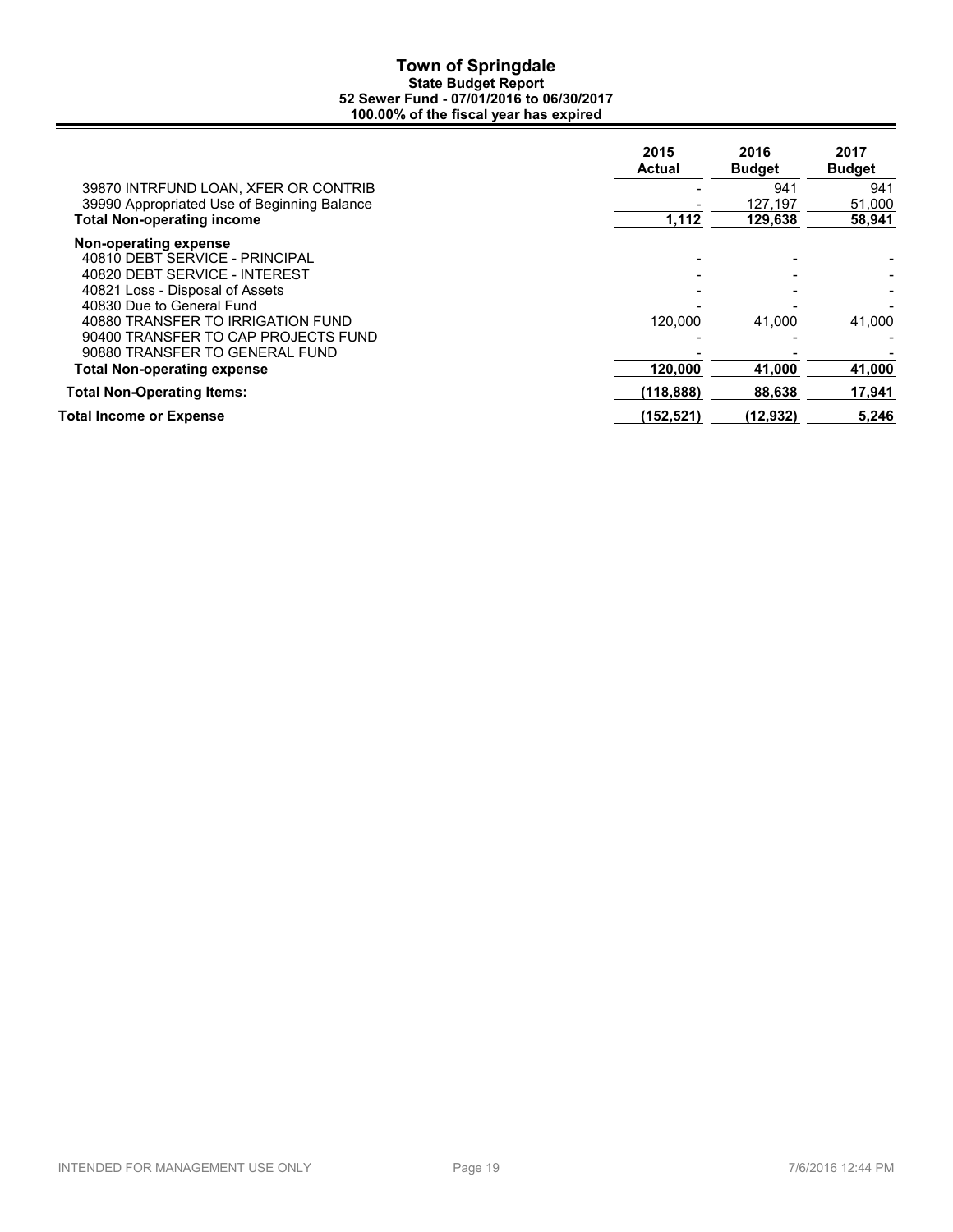|                                                                          | 2015<br><b>Actual</b> | 2016<br><b>Budget</b> | 2017<br><b>Budget</b> |
|--------------------------------------------------------------------------|-----------------------|-----------------------|-----------------------|
| <b>Income or Expense</b>                                                 |                       |                       |                       |
| <b>Income From Operations:</b><br><b>Operating income</b>                |                       |                       |                       |
| 37400 CONTRIBUTED TAX                                                    |                       |                       |                       |
| 37600 LEASE PAYMENT                                                      | 48,746                | 57,853                | 58,278                |
| <b>Total Operating income</b>                                            | 48,746                | 57,853                | 58,278                |
| <b>Operating expense</b>                                                 |                       |                       |                       |
| 40110 SALARIES AND WAGES                                                 |                       |                       |                       |
| 40120 PAYROLL TAX EXPENSE<br>40130 EMPLOYEE BENEFITS                     |                       |                       |                       |
| 40210 BOOKS AND SUBSCRIPTIONS                                            |                       |                       |                       |
| 40220 PUBLIC NOTICES                                                     |                       |                       |                       |
| 40230 TRAVEL                                                             |                       |                       |                       |
| 40235 Vehicle Expense (Gas, R/M)                                         |                       |                       |                       |
| 40240 OFFICE SUPPLIES AND EXPENSE<br>40250 EQUIPMENT-SUPPLIES & MTCE     |                       |                       |                       |
| 40260 BLDGS & GRNDS-SUPPLIES & MTCE                                      |                       | 6,000                 | 6,000                 |
| 40265 Uniforms                                                           |                       |                       |                       |
| 40270 UTILITIES                                                          |                       |                       |                       |
| 40280 TELEPHONE<br>40290 POSTAGE                                         |                       |                       |                       |
| 40300 CONTRACT LABOR & EQUIP.                                            |                       |                       |                       |
| 40310 PROF & TECH SERVICES                                               |                       |                       |                       |
| 40330 EDUCATION AND TRAINING                                             |                       |                       |                       |
| 40340 DUES AND MEMBERSHIPS                                               |                       |                       |                       |
| 40480 SPECIAL DEPARTMENT SUPPLIES<br>40510 INSURANCE AND SURETY BONDS    | 802                   | 803                   | 1,053                 |
| 40520 BANK CHARGES                                                       |                       |                       |                       |
| 40530 BANK CHARGES/FEES                                                  |                       |                       |                       |
| 40610 MISCELLANEOUS SUPPLIES                                             |                       |                       |                       |
| 40620 MISCELLANEOUS SERVICES<br>40625 BAD DEBT                           |                       |                       |                       |
| 40650 DEPRECIATION                                                       | 37,177                |                       |                       |
| 40740 CAP OUTLAY - EQUIPMENT                                             |                       |                       |                       |
| 40750 CAP OUTLAY - SPEC PROJ                                             |                       |                       |                       |
| 40790 CAP OUTLAY - OTHER                                                 |                       |                       |                       |
| <b>Total Operating expense</b>                                           | 37,979                | 6,803                 | 7,053                 |
| <b>Total Income From Operations:</b>                                     | 10,767                | 51,050                | 51,225                |
| <b>Non-Operating Items:</b>                                              |                       |                       |                       |
| Non-operating income<br>38100 INTEREST EARNINGS                          |                       |                       |                       |
| 38110 INTEREST - STATE TREASURERS                                        | 897                   | 1,400                 |                       |
| 38120 Private Contributions - CCC                                        |                       |                       |                       |
| 38130 CONTRIBUTED CAPITAL                                                |                       |                       |                       |
| 38400 SALE OF FIXED ASSETS                                               |                       |                       |                       |
| 38900 MISCELLANEOUS<br>38901 Event Proceeds                              |                       |                       |                       |
| 38910 PENALTIES                                                          |                       |                       |                       |
| 38920 REPAIR/REPLACEMENT FUND CONTR.                                     |                       |                       |                       |
| 39870 TRANSFER FROM GENERAL FUND                                         |                       |                       |                       |
| 39990 Approp'td Use of Beg Fund Bal<br><b>Total Non-operating income</b> | 897                   | 16,050<br>17,450      | 27,250<br>27,250      |
|                                                                          |                       |                       |                       |
| Non-operating expense                                                    |                       |                       |                       |
| 40810 DEBT SERVICE - PRINCIPAL<br>40820 DEBT SERVICE - INTEREST          | 24,650                | 33,000<br>24,050      | 34,000<br>23,225      |
| 40821 Loss - Disposal of Assets                                          |                       |                       |                       |
| 40990 Appropriated Increase Fund Bal                                     |                       |                       |                       |
| 90400 TRANSFER TO CAP PROJECTS FUND                                      |                       |                       |                       |
| 90500 TRANSFER TO GENERAL FUND                                           |                       | 10,050                | 21,250                |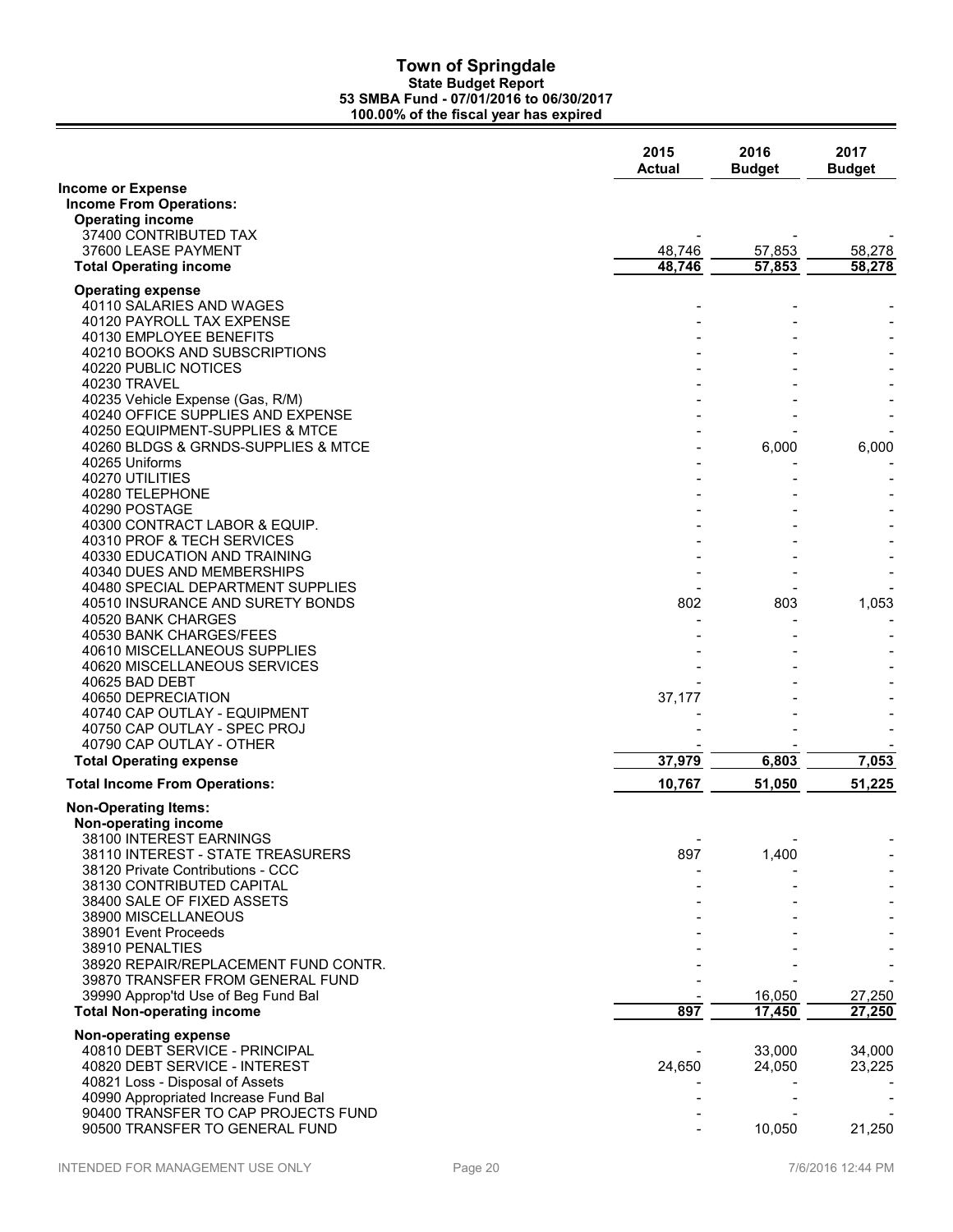|                                                                            | 2015<br><b>Actual</b> | 2016<br><b>Budget</b> | 2017<br><b>Budget</b> |
|----------------------------------------------------------------------------|-----------------------|-----------------------|-----------------------|
| 90880 INTRFUND LOAN, XFER OR CONTRIB<br><b>Total Non-operating expense</b> | 24.650                | 67.100                | 78.475                |
| <b>Total Non-Operating Items:</b>                                          | (23, 753)             | (49, 650)             | (51, 225)             |
| <b>Total Income or Expense</b>                                             | (12,986)              | 1.400                 |                       |